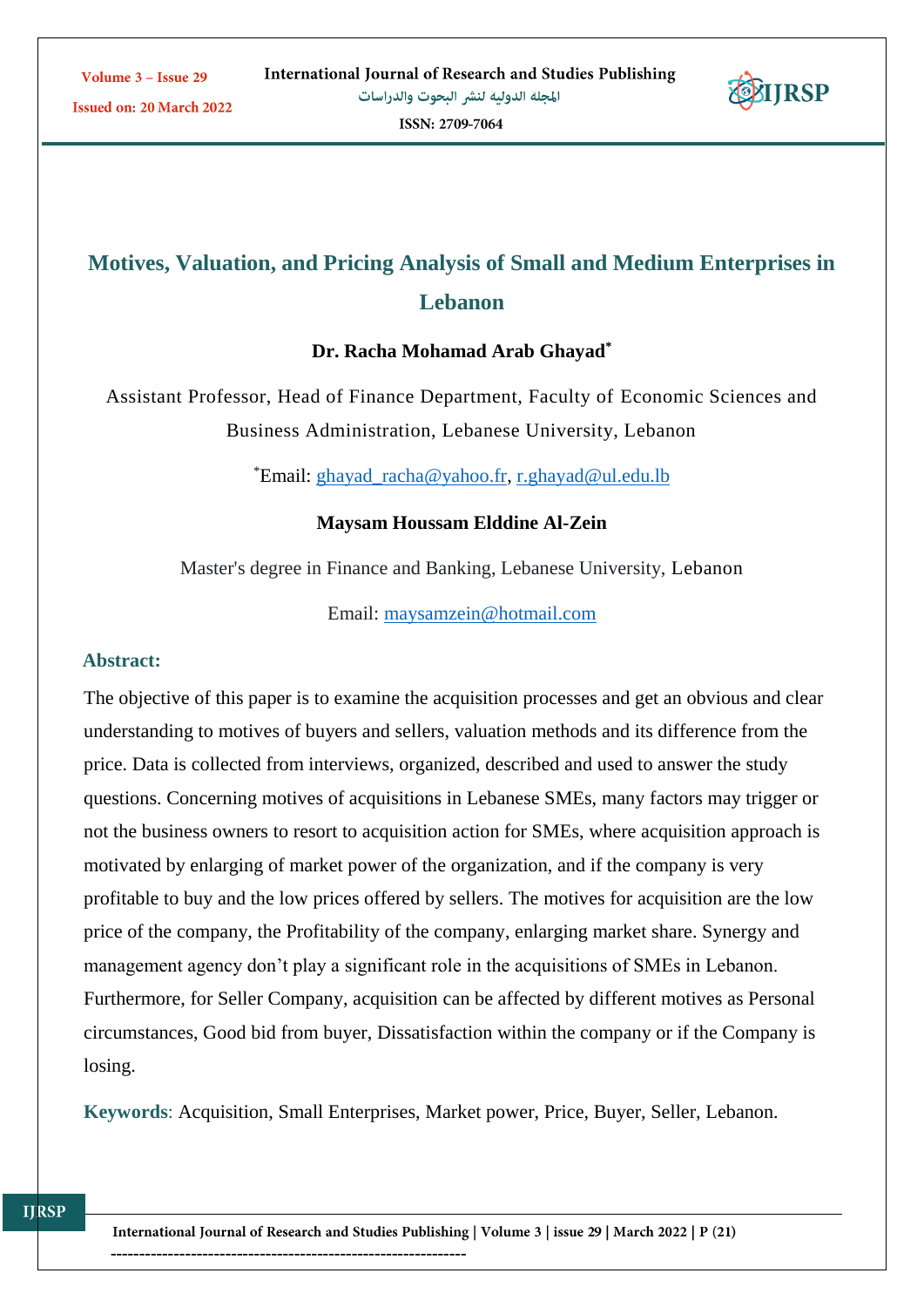

#### **ملخص:**

الهدف من هذا البحث هو اختبار عمليات االستحواذ والحصول على فهم واضح لدوافع المشترين والبائعين وطرق التقييم واختالفها عن السعر. تم جمع البيانات من خالل المقابالت اذ تم استخدامها لإلجابة على أسئلة الدراسة. فيما يتعلق بدوافع االستحواذ في المؤسسات اللبنانية الصغيرة والمتوسطة، العديد من العوامل قد تدفع أصحاب األعمال إلى اللجوء إلى إجراءات االستحواذ للمؤسسات الصغيرة والمتوسطة، حيث يكون نهج االستحواذ مدفو ًعا بتوسيع القوة السوقية للمؤسسة، كون عملية شراء المؤسسة مربحة جًدا واألسعار المنخفضة التي يقدمها البائعون. دوافع االستحواذ هي انخفاض سعر المؤسسة، ربحية المؤسسة، وزيادة حصتها في السوق. لا تلعب وكالة الادارة دورًا مهمًا في الاستحواذ على الشركات الصغيرة والمتوسطة في لبنان. علاوة على ذلك، بالنسبة للشركة المباعة، يمكن أن يتأثر االستحواذ بدوافع مختلفة مثل الظروف الشخصية أو العرض الجيد من المشتري أو عدم الرضا داخل الشركة أو إذا كانت الشركة خاسرة.

ا**لكلمات المفاتيح:** االستحواذ، المؤسسات الصغيرة والمتوسطة، القوة السوقية، السعر، المشتري، البائع، لبنان.

#### **1. Introduction:**

This research was performed based on a framework that includes the three main topics; motives, valuation, and pricing analysis of Small and Medium enterprises in Lebanon.

Many studies use the theory of industrial organization to explain acquisition motivations, referring to market power expansion, efficiency gains, and preemptive objectives. Others relate to motives such as the repair of internal inefficiencies, agency issues, and capital market imperfections, while others rely on corporate governance ideas. **(Motis, 2007)**.

Concerning valuation, there are so many ways to evaluate a company's value, valuation is both an art and a science. Calculating a company's value entails much more than simply entering figures into a formula. The asset approach, income approach, and market approach are the three most popular techniques. You will get a different number using each approach. Furthermore, when determining a company's value for strategic acquisitions, you are attempting to assess future performance, which is at best an estimate.

However, the value of the acquired company isn't the same as its price. Prices are set in markets and are the outcome of two parties - supply and demand – coming together to form a market. The price represents an amount – with certain conditions – what the seller would like to receive and the buyer would like to pay, and is established by negotiations (Uijtendaal & Cock, 1999)**.**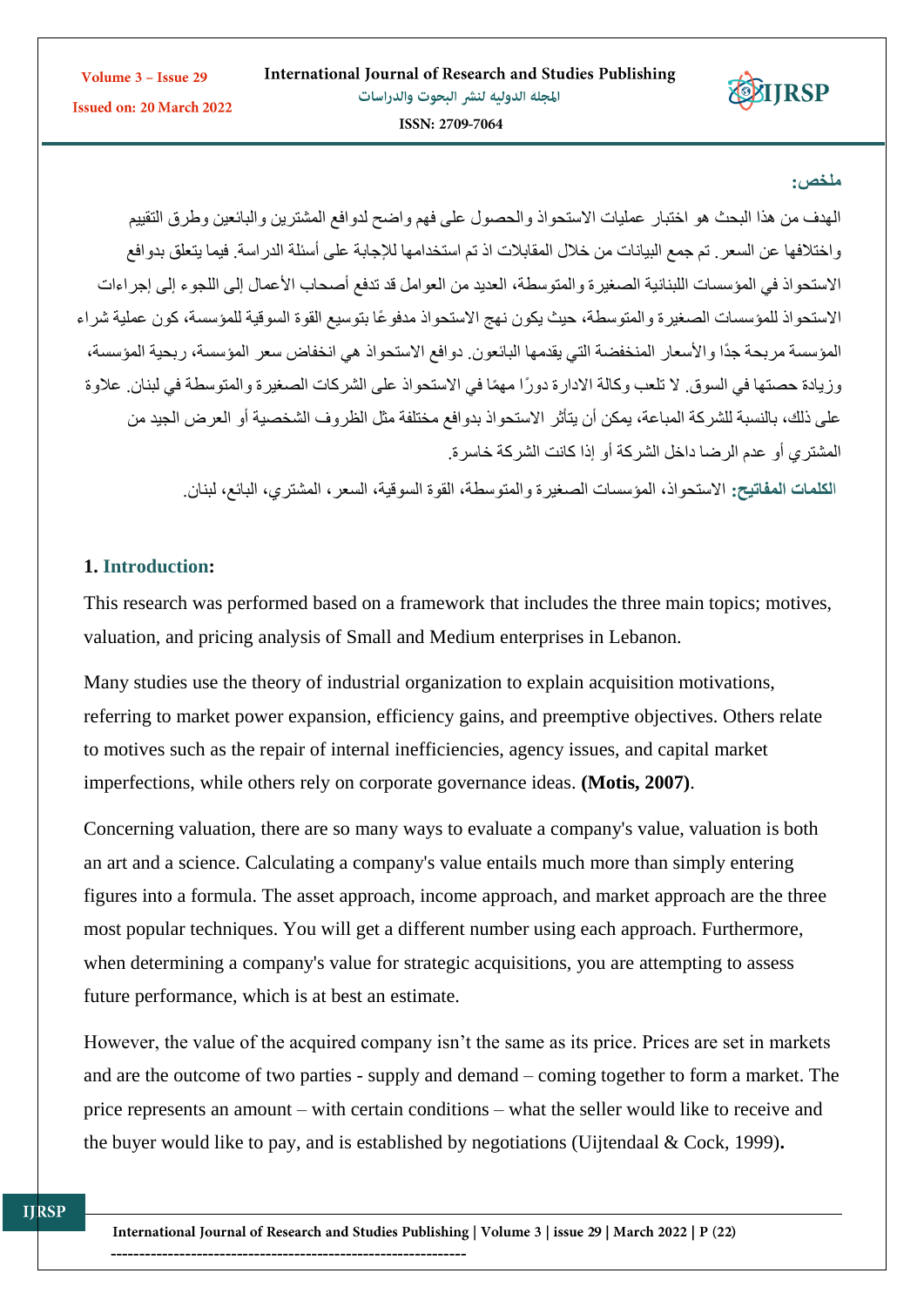

Obviously, there is no clear view or understanding of acquisitions concerning valuation and pricing for parties concerned with acquisitions, where often there is a huge gap between the two parties concerning valuation and pricing. Different motivations for buyers and sellers in acquisitions lead to difference between valuations and expectations. The discrepancy between both valuations and the price is the problem. This research is conducted to solve this problem and to give more insights for small and medium enterprises, especially in Lebanon.

#### **1.2. Research question and hypothesis**

The primary aim of this study is to study acquisitions in Lebanon in three aspects: motives, valuation and pricing. Thus, the research question intended to be answered is:

#### **What are the characteristics of acquisitions of Small and Medium Enterprises in Lebanon?**

The research question is divided into the following sub-questions:

- What are the motives for sellers and buyers in acquisitions?
- How acquisitions are valued?
- What are the explanations for the difference between valuation and pricing?
- How did the current economic crisis affect acquisitions in Lebanon?

#### **2. Literature Review**

SME owners in emerging economies are beginning to adopt M&A techniques as an alternative source of resources for growth and progress in order to overcome the constraints involved in obtaining financing. SME owners and managers use M&A strategies to proactively initiate merger activities in order to attract resources for growth and expansion.

M&A is a common business tactic for expanding or gaining access to special resources or talents by joining with or purchasing others. M&As are becoming a powerful method of organizational expansion and progress, and they offer the purchaser new opportunity to fulfill strategic objectives.

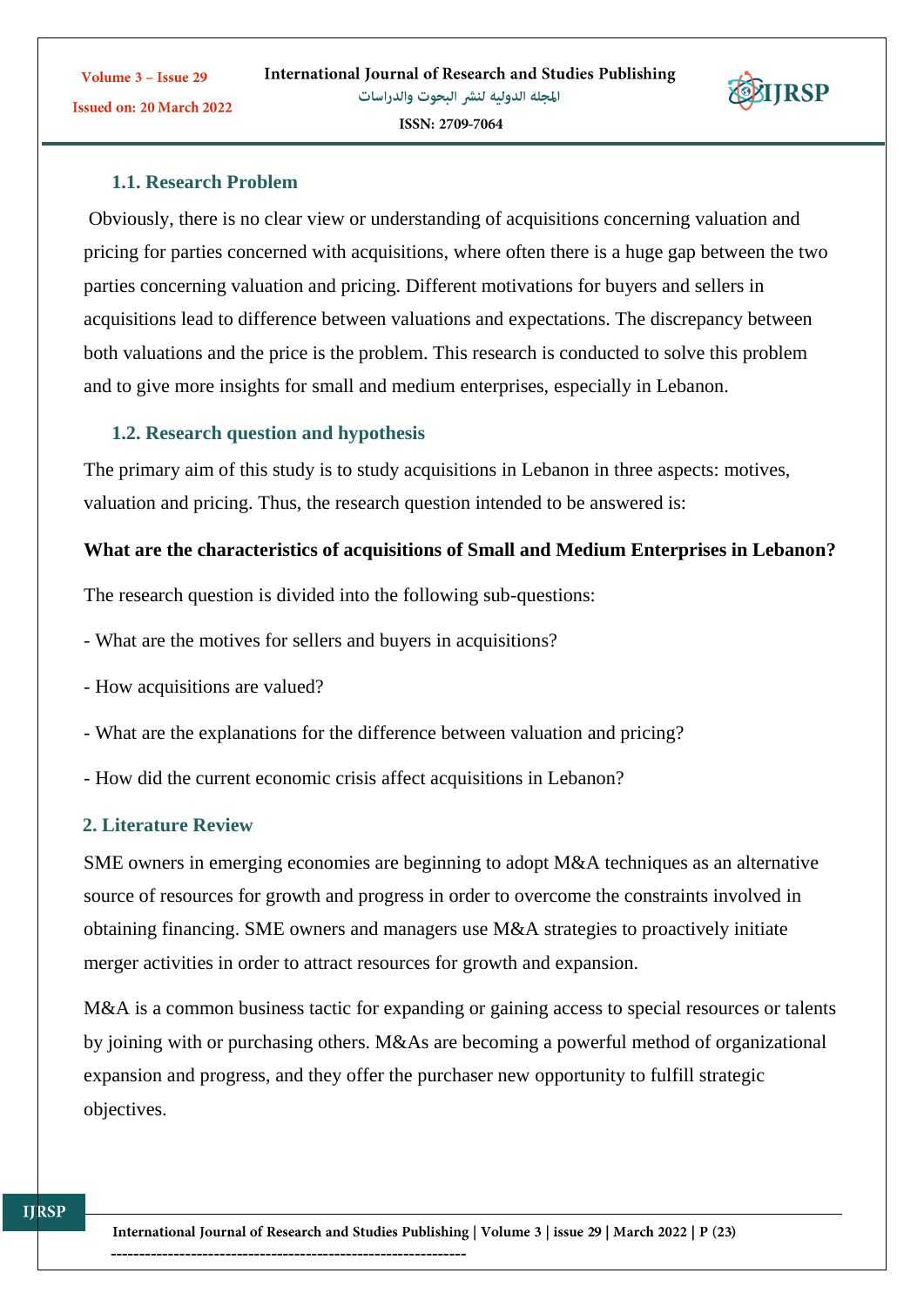

M&As also assist businesses in gaining new competencies that would otherwise be difficult to acquire on their own, as well as gaining access to new markets. Cross-border mergers and acquisitions are also key techniques used by business owners to raise funds from outside sources in order to expand and grow. M&As are motivated by a variety of factors. Additionally, what trigger acquirers to the M&As approach because are used for a variety of reasons, including enhancing market power, promoting operating or financial synergy, and overcoming inefficient management.

In this part, we present the literature review of the study topic "Motives, Valuation, and Pricing Analysis of Small and Medium Enterprises", where we analysis the previews researches about motives, valuation, and pricing of acquisitions, in addition to the definition of the small and medium enterprises.

# **2.1. Small and Medium Enterprises**

Because terms suggesting size are used to name small and medium enterprises, economists choose to split them into classes based on quantitative measurable variables. The number of employees is the most prevalent metric used to distinguish between large and small firms (Hatten, 2011).

And according to European Commission, "the criterion is number of the employees," but "adding a financial criterion is still a required adjunct in order to get the adequate scale and performance of an organization, as well as its position in comparison to its competitors." (European Commission, 2003).

The European Commission establishes the criteria for classifying businesses through a guide: the number of employees, yearly turnover, and annual balance sheet. It has been concluded that completing the number of employees' condition is essential, but filling one of the two financial criteria is a business decision.

Lebanon has about 225,000 small and medium businesses, with two-thirds of them located in the economically active areas of Beirut and Mount Lebanon (International Rescue Committee, 2016).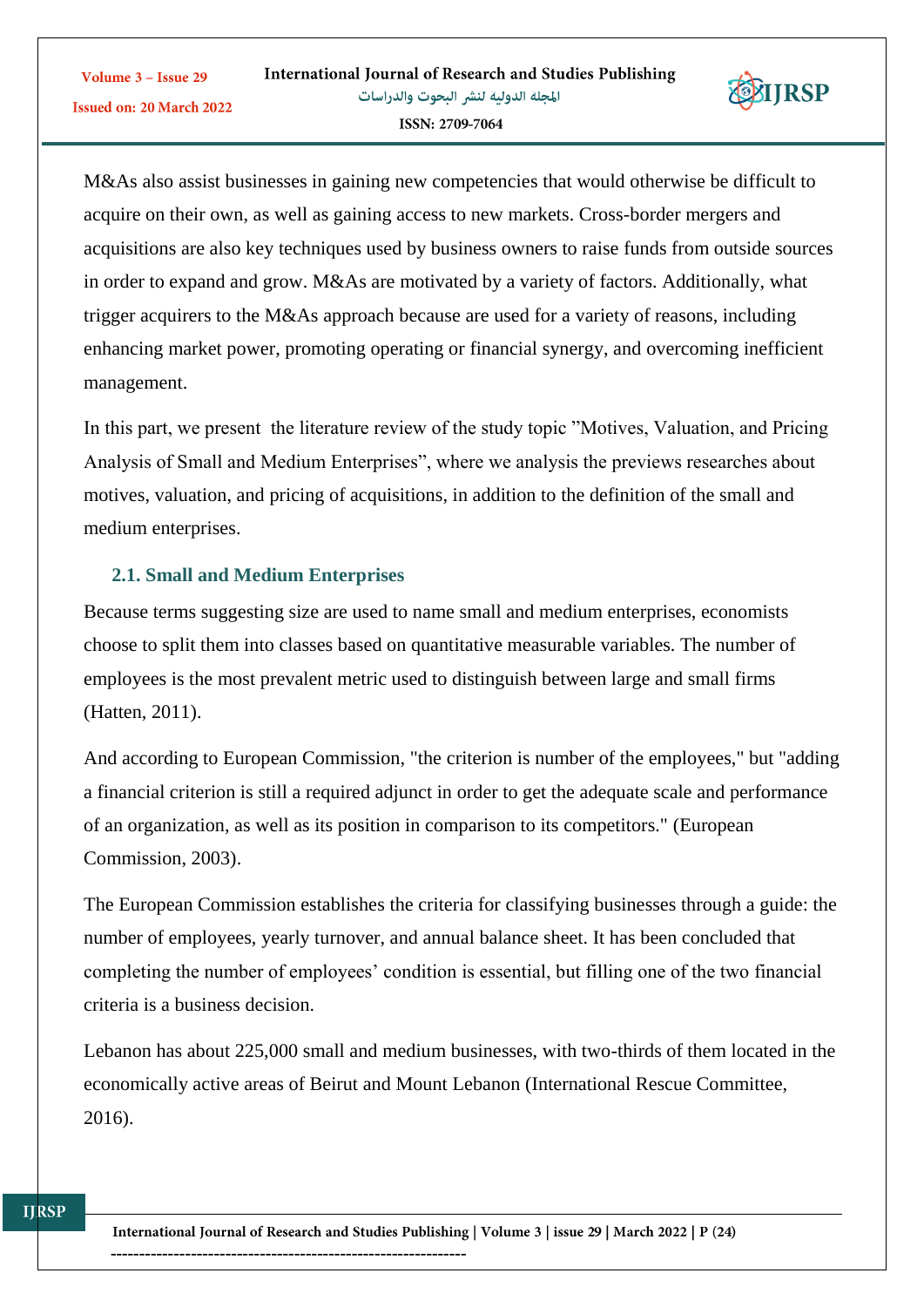

Small businesses are a key engine of economy growth, particularly in industries such as agriculture, services sector and constructing, despite the fact that many of them operate unofficially.

# **2.2. Acquisition and Merger in Lebanon**

Given the size of the Lebanese market, that also consists primarily of SMEs and small business owners, and the fact that merger and acquisition transactions between such organizations are typically carried out privately in the absence of any disclosure requirements or specific M&A regulations, M&A activity in Lebanon has traditionally been unformed especially in comparison to its neighboring Gulf countries. Nevertheless, the banking industry received special privileges, as it benefited from a special regulation aimed at boosting bank mergers and acquisitions in Lebanon, which was strictly supervised by the Lebanese Central Bank.

As Lebanon's larger banks seek capital and long-term resources from foreign markets, the gap between a limited handful of internationally active institutions and the general run of small, mostly family-owned banks continues to widen.

Lebanon's smaller banks, like their larger counterparts, must seek capital to stay afloat in an increasingly competitive market. Unlike the larger players, however, they cannot rely on current owners or complex tools to entice outside investment.

# **2.3. Characteristics of a Strong Merger and Acquisition**

Mergers and acquisitions are one of the quickest and most successful ways to expand a small firm. However, there are a number of risks associated with this treatment that must be considered. Understanding important traits required to effectively execute this type of transaction is essential, whether your organization is attempting to buy out another one or you are looking for a possible buyer to acquire it. The following are five crucial points to keep in mind during any M&A transaction.

When considering to buy another business (or be bought), it is critical to have very clear plan for what you want this merger or acquisition to achieve. Here are some examples of goals to help you decide what to focus on: Expanding Territory, Boosting Sales, Acquiring Patents/Technology/Other Assets and Entering a New Market.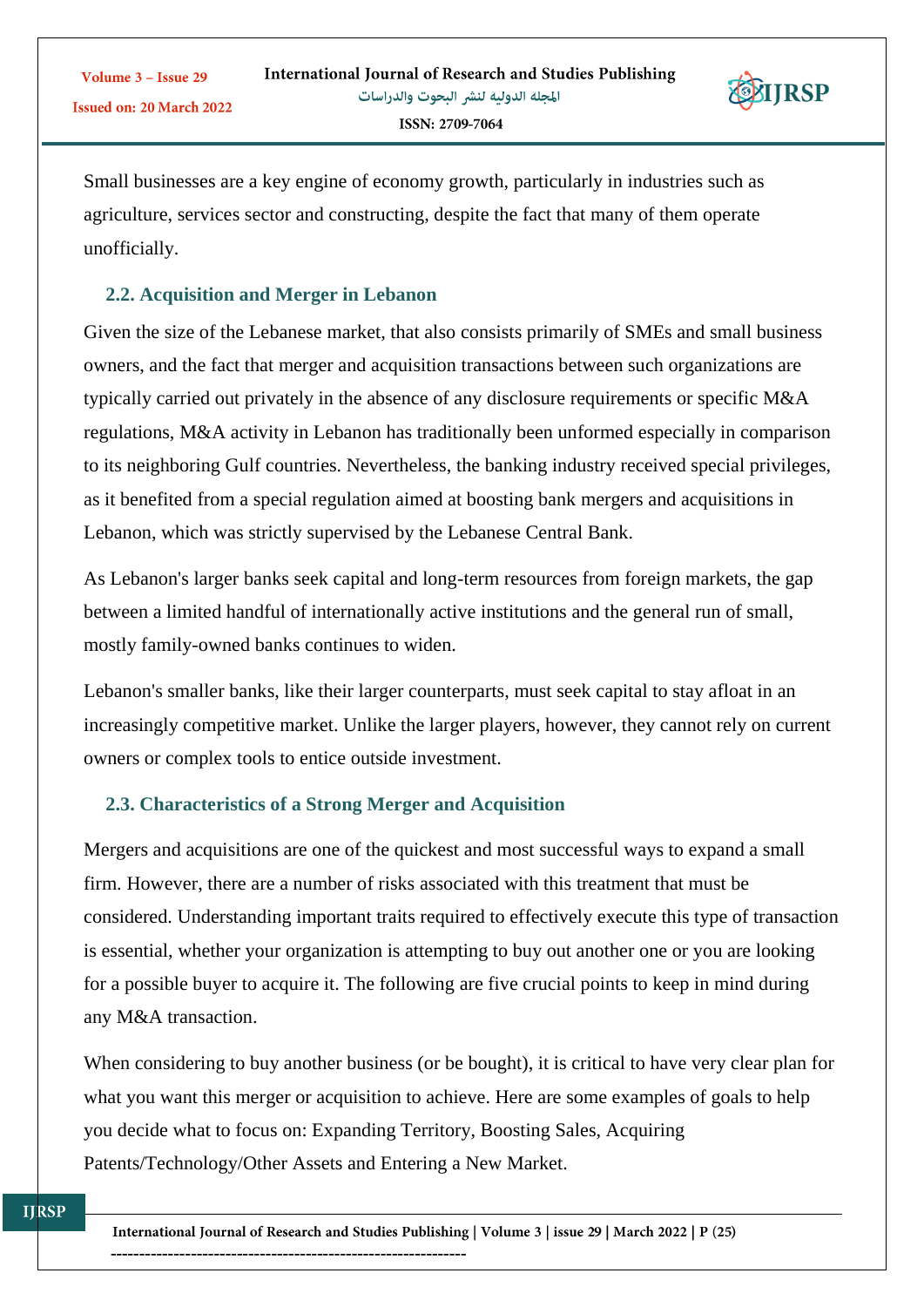

Of course, when it comes to purchasing another small business or being purchased, a company may have a variety of objectives. Identifying these goals as soon as feasible, as well as providing measures to measure them, can help this process get out on the right foot.

#### **Transparency**

Volume 3 - Issue 29

Transparency is essential throughout the merger and acquisition process. To reduce the chance of someone concealing information, all parties directly involved in this event will almost certainly be required to sign non-disclosure agreements. It's critical to provide information about the company's finances, legal issues, and anything else that could affect the transaction, and it's generally mandated by law.

## **Communication**

During these types of occurrences, open and frequent communication is essential. This holds true not only for communication between the two owners of the businesses in question, but also for communication with the employees. Employees who believe they are not being given all of the information they need are considerably more likely to start looking for new jobs, which may be disastrous for the organization during this important period.

## **Qualified Transition Team**

Having a trained transition team in place can help you prevent complications and keep things operating smoothly both during and after the merger or acquisition. The transition team will assist personnel from both firms in learning to collaborate efficiently and ensuring that the customer is always the priority.

# **Experienced Legal Registration**

Mergers and acquisitions are intricate processes that must adhere to a slew of legal guidelines. With this in mind, it is critical that you have the services of an experienced attorney on your side.

## **2.4. Acquisition Price**

Price is not equal to value, Prices are set in markets and are the outcome of two parties - supply and demand – coming together to form a market. The price is determined by talks and indicates an amount that the seller and buyer would want to receive and pay,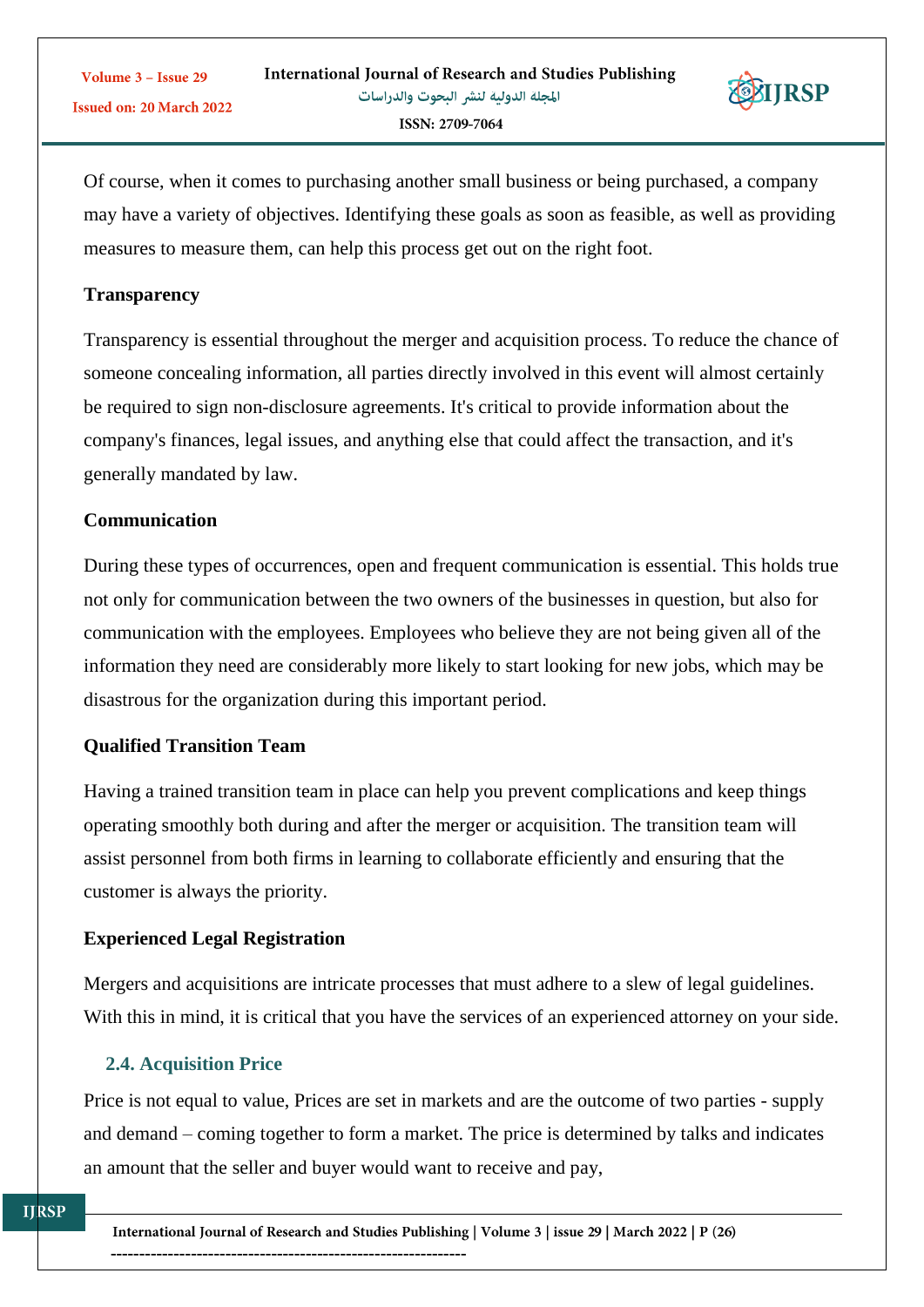

Subject to certain criteria. The distinction between value and price is a contentious issue. Every person has his own assumptions about future cash flows and hazards, therefore value is subjective. Both the seller and the buyer have their own ideas about how much a company is worth. According to literature, if a seller shares a buyer's estimates and assumptions to a considerable extent and there is a high demand, the value perceptions would be similar (Klunder, 2016).

## **2.5. Previous Studies**

To perform this study and conclude its hypotheses, the researcher has reviewed some previous studies and every research related to the topic was considered. The following presents the most important related studies:

- $\triangle$  A study for (Klunder, 2016) aims to identify a gap between theory and practice in terms of Dutch SME valuation methods, as well as a trend in the difference between the initially calculated value and the transaction price  $-$  as well as the variables that influence this difference – in the Dutch SME sector. A case study was done to achieve this purpose, in which twelve examples — transactions in which de Jong & Laan Corporate Finance served as an external advisor – were examined. It has been discovered that financial prediction accuracy is critical, and that judging and estimating the effect of linked components individually is difficult.
- $\div$  (Woerd, 2011) Aims in his study to identify the differences between valuation and pricing in acquisitions of SMEs. This research identifies, explains and rates the explanations of the difference between value and price. The study's purpose is to narrow the gap because this will bring the price closer to the emotional buyers' and sellers' expectations, and appraisals will be more valuable as a result. It concentrates on a small sample of fifteen acquisitions made by SME's in the Netherlands. The secondary data came from scientific publications and papers, while the main data came from semi-structured face-to-face interviews with the owners or finance directors of these fifteen companies (buyers and sellers). The study discovers that the reasons are the starting point for valuation and pricing. The most important incentives for buyers in the sample were synergy and corporate control.

--------------------------------------------------------------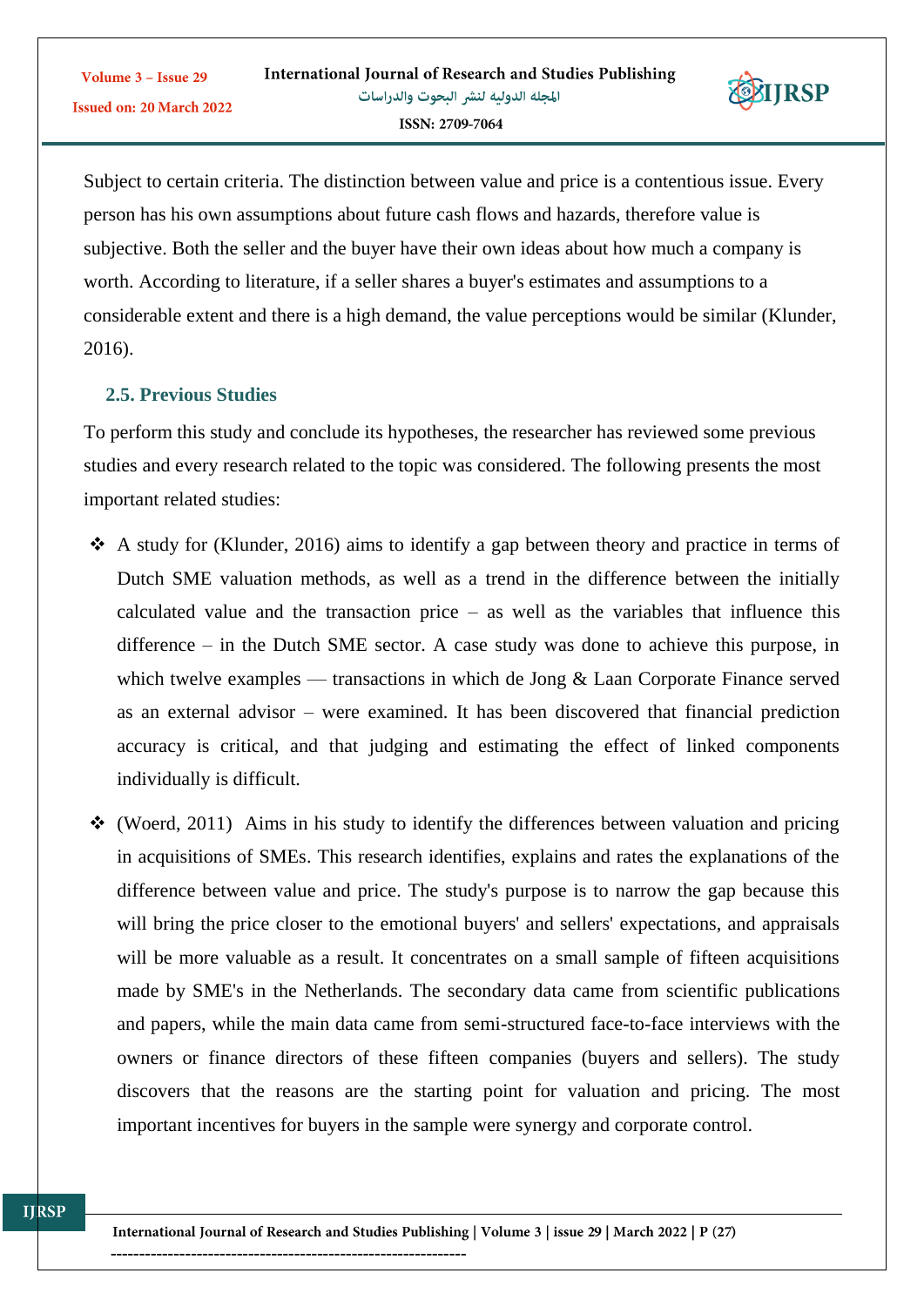

**TIRSP** 

The choice of valuation methods, the value drivers, and the price drivers could all explain the difference between valuation and pricing. Synergy is a subjective reason for the difference that should be incorporated in the value. The Discounted Cash Flow approach seeks to account for synergy in the computation, but the multiples method does not. The acquisition-related benefits (synergy) are the most relevant causes for the difference in valuation and pricing in the sample, according to the findings. These explanations are followed by bargaining strengths and acquisition motives, which together account for a considerable portion of the variance. According to the results of the interviews, the other explanations (acquisition interests, presence of advisers, financing acquisitions, trends in economics and politics, dangers, others, numerous bids, and choice of valuation methodologies & valuation errors) explain the difference to a modest extent. In SMEs, buyers and sellers prefer to rely on their gut instincts and a simple appraisal approach. If buyers and sellers in SMEs wish to narrow the disparity between appraisal and pricing, they must employ more accurate valuation methodologies, pay more attention to valuations, and realize the relevance of these valuations.

More aspects will be considered in the appraisal in this manner, and the disparity will be smaller. The appropriate value drivers must also be identified and incorporated into the valuation procedure; otherwise, valuation errors may emerge. The pricing drivers must also be considered by SMEs, since they may cause the transaction price to differ from the values. Some price drivers (for instance, advisers) may be influenced by buyers and sellers, whereas others may not (example interests in acquisitions). The explanations that influenced the valuation and pricing processes (acquisition-related benefits, economic and political trends, and dangers) should be better applied in valuations, resulting in a smaller disparity. Because valuation and pricing are partially objective and partially subjective, there will always be a disparity between the valuation and the transaction price of a company. Furthermore, the differences between buyers and sellers (motives, interests, and so on) will always exist, and the price drivers will be difficult to affect. Emotions have a role in SMEs purchases, and they can impact the price.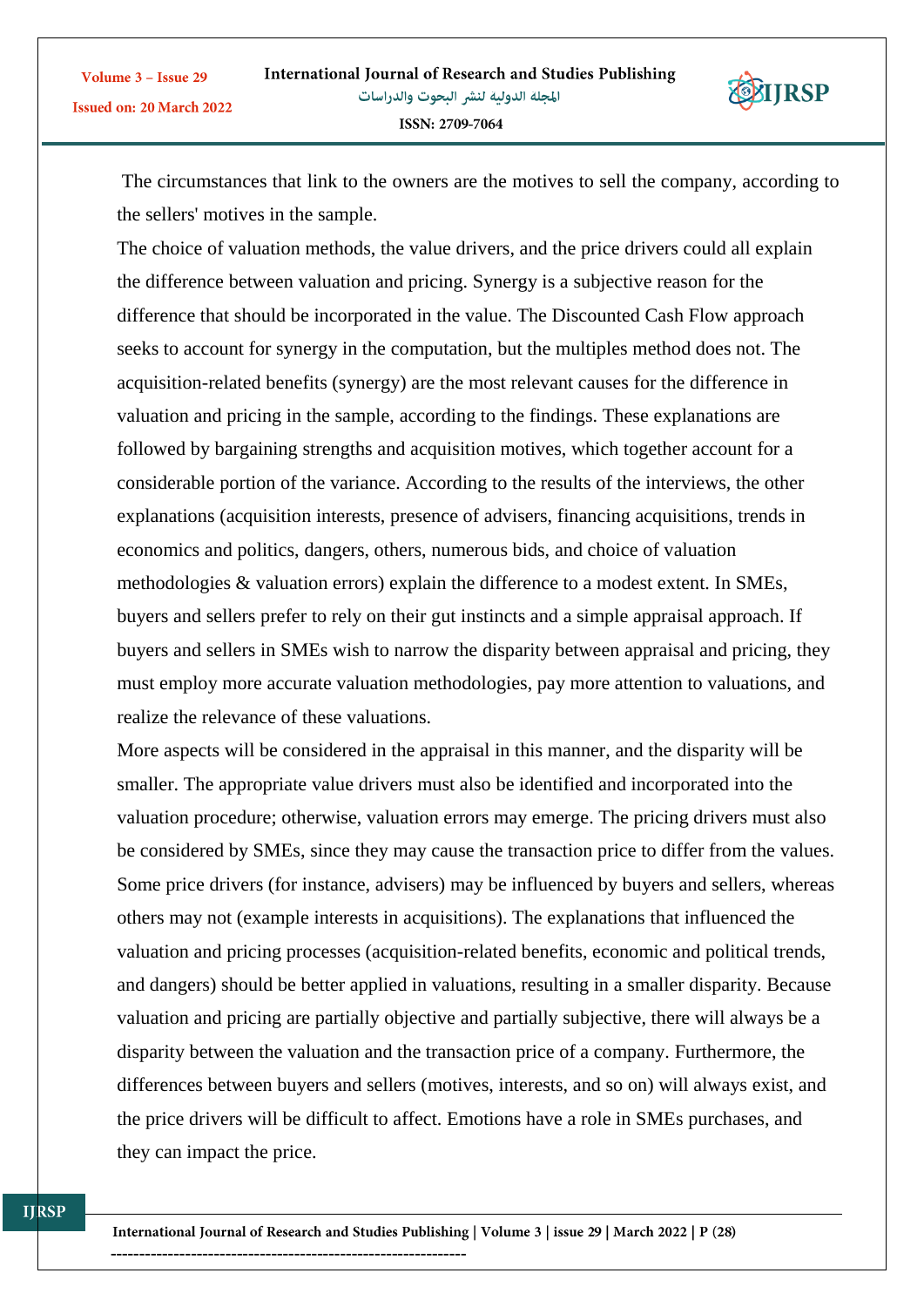

Buyers and sellers should try to put their feelings aside and be more impartial. Owners, CFOs, and consultants must achieve the above in order to provide an accurate price estimate and to keep buyers and sellers' emotions in check when there are significant discrepancies in worth and price.

04

- (Beld, 2017) aims to examine the accurate business valuation methods for Dutch small and medium-sized enterprises. The goal of this study is to look into the most accurate business valuation methods for Dutch small and medium-sized businesses. In this study, the existing business valuation methods were discussed. A case study was undertaken in which two cases were analyzed in order to examine appropriate business valuation methodologies. The case study's findings suggest that DCF-methods are reliable business valuation tools. Because the tax shield is separated, the APV approach is even more accurate than the classic DCF method. Business valuation, on the other hand, is still subjective and dependent on a variety of assumptions and judgments.
- $\div$  (Mukheriee & Kiymaz, 2004) study sheds light on the motivations for acquisitions and divestitures During the period 1990-2001, as well as the procedures utilized to value purchases. We discovered that the primary motivation for mergers and acquisitions is to create operating synergies, while the top reason for divestitures is to boost focus, based on survey findings. The findings also reveal that most companies believe diversification is a valid reason for acquisitions, particularly as a way to mitigate losses during economic downturns. When valuing publicly traded corporation's vs privately owned enterprises, the discounted cash flow method is more prevalent, but managers also employ market multiple analysis.
- (MOTIS, Mergers and Acquisitions Motives, 2007) summarizes in his study an extensive list of different reasons that have been suggested as reasons for acquisitions and mergers. The research has divided them into two main groups. The main difference between these two groups of merger reasons is the actual beneficiary of the merger benefits (applicants).

The first group includes drivers that add value to the merging companies, as they cause an increase in real or future economic benefit.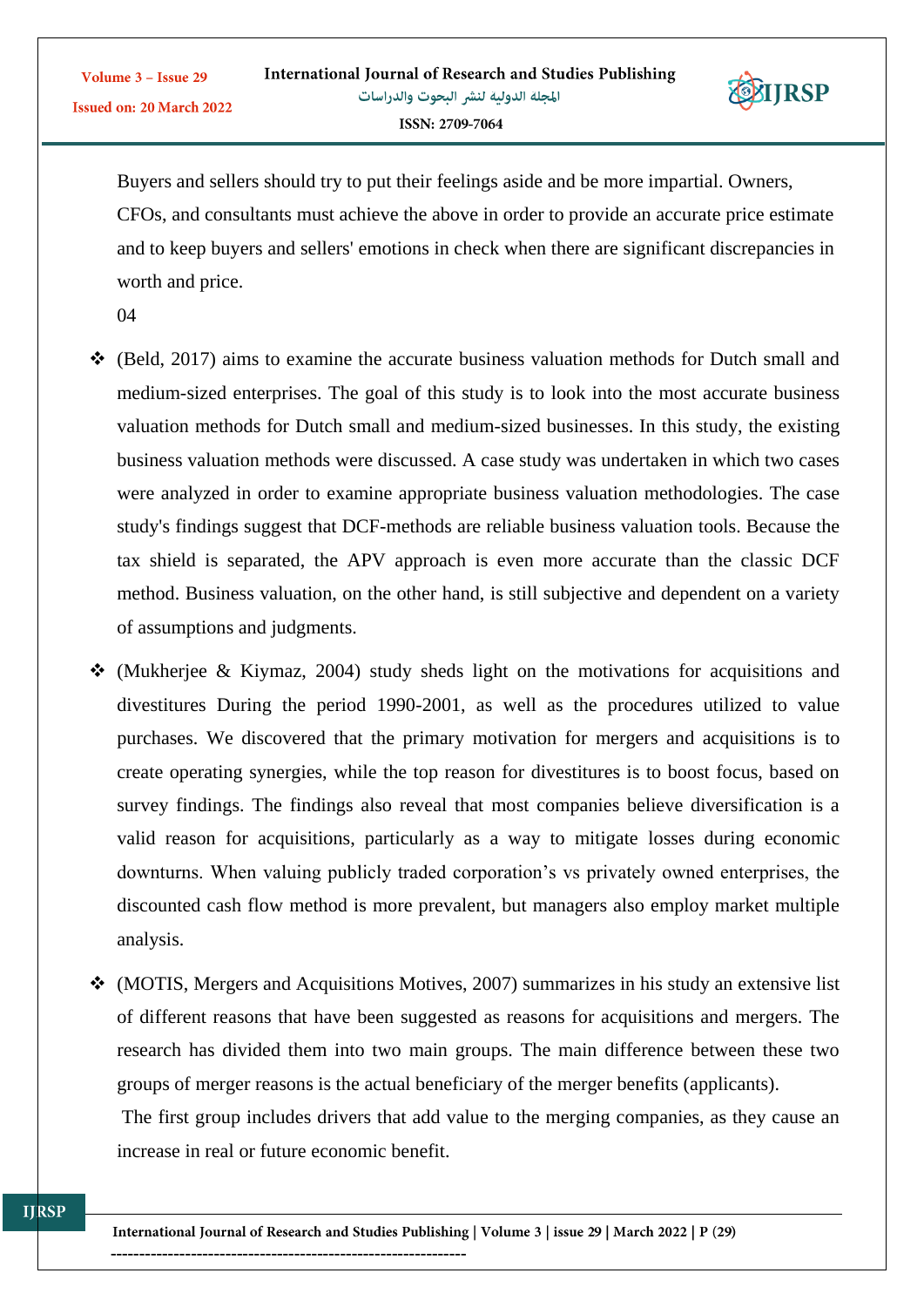

The second group includes a list of reasons that benefit the manager of the company, not the value of the company. That is, in these mergers the driver is to increase the acquiring firm manager`s wealth even if this may cause a decrease in the firm`s value. Our classification of merger motives is proposed to emphasize that for the assessment of merger enforcement, the issue that matters is the effect on welfare and not whether the transaction will generate gains to the firm or to the manager of the firm. We also review three different empirical methods that have been proposed in the literature to investigate for merger motives, gains, and effects.

These are the event studies, the accounting studies and the case by case studies. From the review of their general findings I conclude the first two empirical methods, lack a structural analysis of the merger mechanism and do not offer, by consequence, a proper assessment for inferring merger gains. Furthermore, the general conclusion drawn from these studies is that company acquisitions through mergers will not materially benefit from the transaction. These somewhat paradoxical conclusions may arise because these techniques perform the analysis with reduced forms that lead to mis-specification problems. On the other hand, empirical case studies offer very attractive precision when evaluating the one-sided effects of mergers, as they can evaluate models of structural competition and predict the potential increase in market power through the merger.

 $\cdot$  Rani et al. (2012) used a sample of 1072 target companies and 687 acquirer companies, and conducted a survey to investigate the motivations and trends of Indian merger activity from 2003 to 2008. According to the comments supplied by corporate leaders in the questionnaire, the companies are merging to achieve synergy. The operating economies give firms with synergistic benefits. Another finding of this study is that over the study period, subsidiaries merged with parent firms for consolidation and to deal with the changing regulatory environment. "Company managers can embrace the strategy of merging a significant number of unlisted subsidiaries," the authors propose.

This will assist businesses in lowering compliance costs and bolstering corporate governance procedures. However, more research into parent subsidiary mergers and synergy motives is required, particularly in the Indian setting.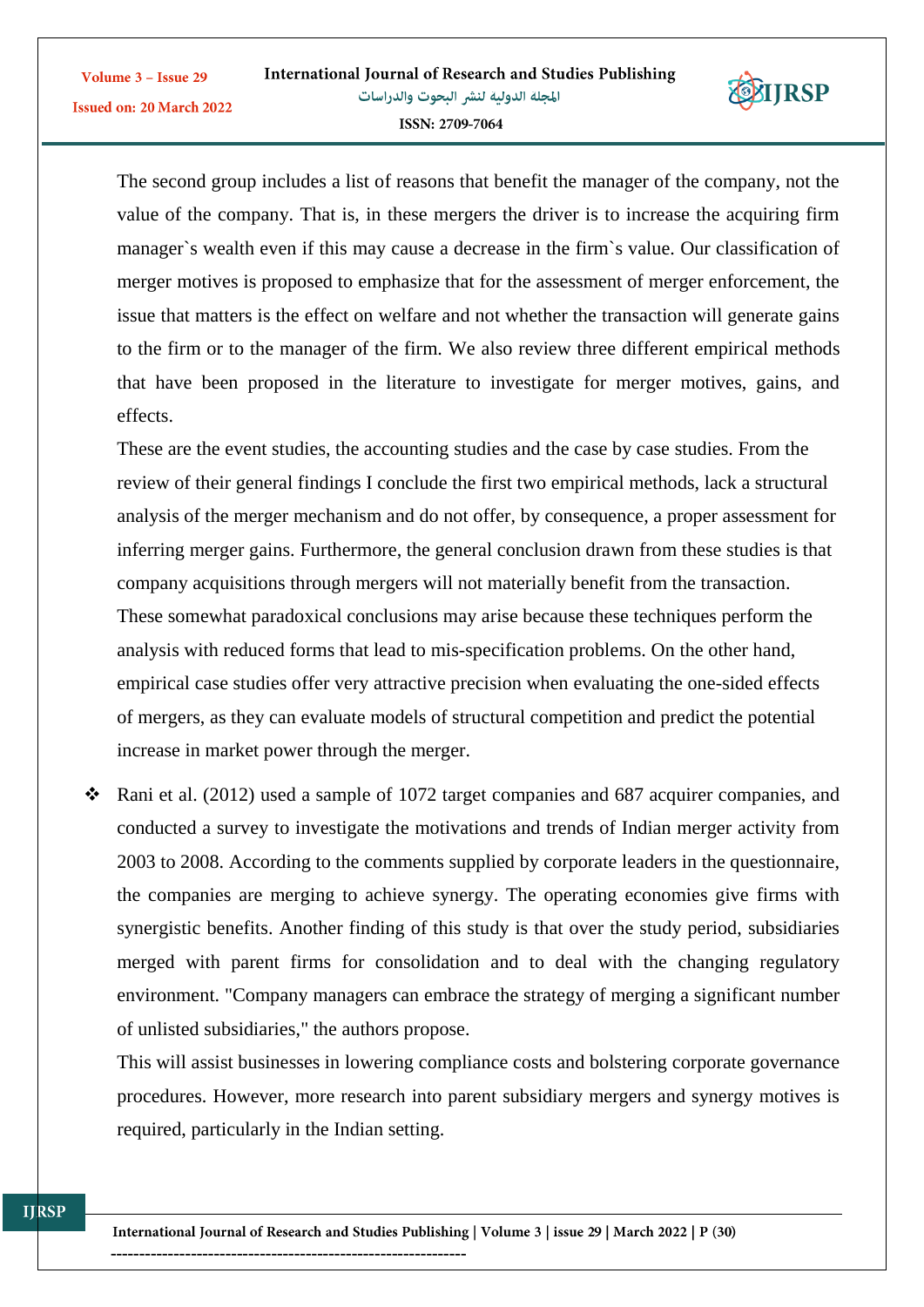

**EIJRSP** 

 According to the findings, a rise in market share, which is higher in the case of linked acquisitions, leads to increased market power and efficiency for the company. Due to the direct positive association seen between a gain in market share and cumulative abnormal returns, this eventually benefits equity shareholders. Furthermore, the firm's operating performance increases as a result of increased productivity and better asset management.

- $\div$  (McCarthy & Weitzel, 2011) Stated that the behavior and effectiveness of mergers and acquisitions by small and medium-sized businesses (SMEs) may differ dramatically. As a consequence, they explore well-known M&A theories and propose a theoretical framework as well as many testable predictions about the unique characteristics of SME M&As. Their findings obtained back up their predictions, demonstrating that, when opposed to large enterprises, acquisition SMEs rely more heavily on external growth via M&As, and are more likely to be withdrawn, implying that SMEs are more adaptable and capable of avoiding bad agreements. As a result, SME M&As are more likely to be financed with equity rather than debt, implying that the influential financial pecking order theory has less impact on SMEs.
- (Degryse, Masschelein, & Mitchell, 2010) Using data from individual loan contracts in Belgium, this research investigates the influence of bank mergers on firm-bank lending interactions. They investigate the impact of bank mergers on the likelihood of borrowers continuing their loan connections and their ability to access bank credit in the future. A variety of fascinating traits are reflected in the environment: high concentration of the banking sector; "in-market" mergers with large target banks; large banks' role in supplying external credit to SMEs; and SMEs' lesser amount of financial intermediation ties. As a result, bank mergers have both short- and long-term consequences for borrowers' chances of defaulting a loan. Mergers also have different effects on different sorts of borrowers, such as acquiring and target bank borrowers, borrowers of various sizes, and borrowers with single versus multiple ties.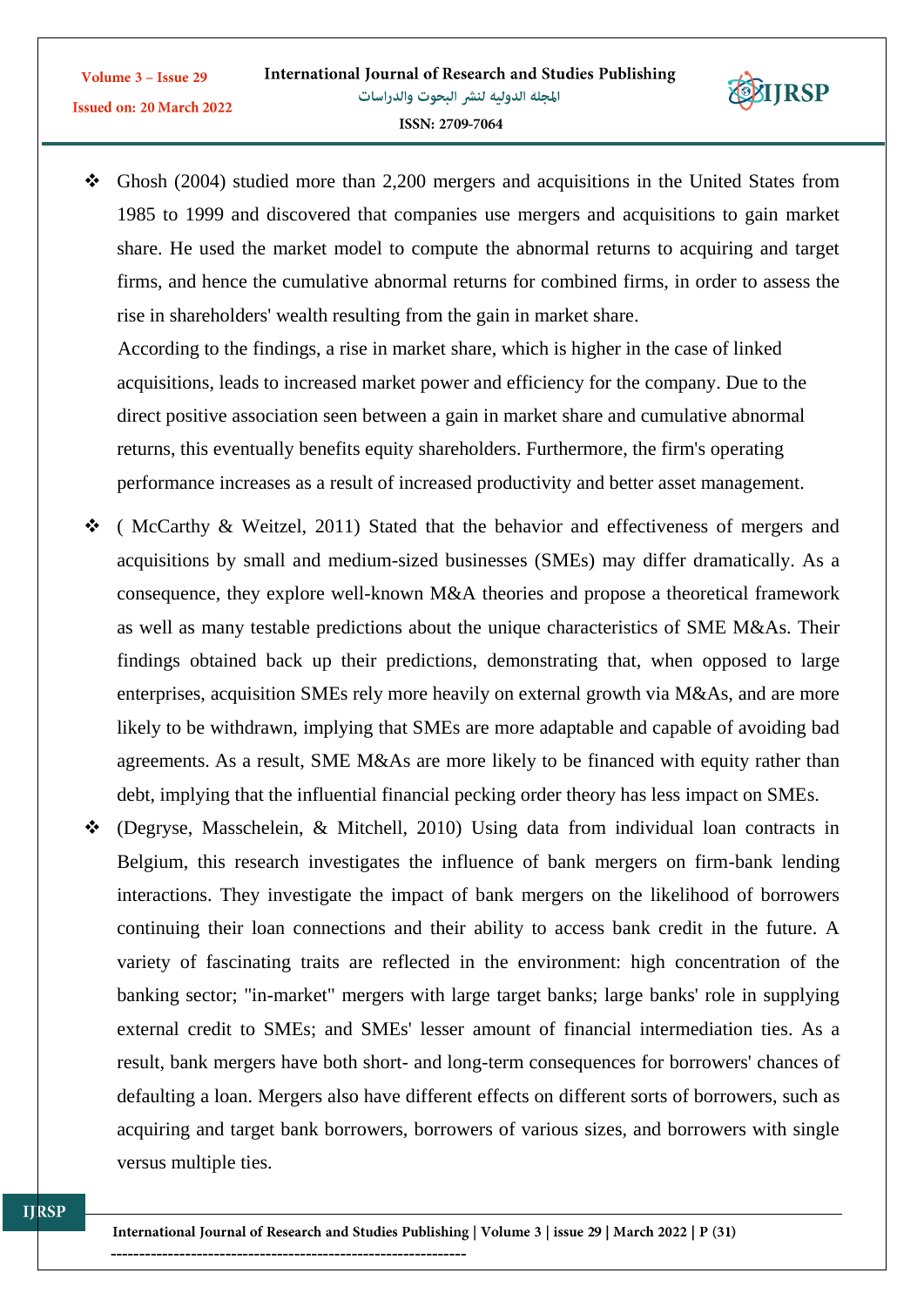

Firms that lend from acquiring banks have a lower risk of losing their loan relationship, whereas target bank borrowers have a higher risk. Companies that borrow from two merging banks are less likely to lose their relationship than companies that borrow from only one merging bank or companies that borrow from non-merging banks.

- $\div$  (Worthington, 2004) The characteristics of merger and acquisition (M&A) activity in Australian credit unions from 1992-1993 to 1994-1995 are evaluated using a two-stage technique. For a sample of credit unions, data envelopment analysis (DEA) is utilized to calculate technical and scale efficiency indices in the first step. The second step employs a legit model to link credit union efficiency scores to the likelihood of credit unions acquiring or being purchased by another credit union, as well as other management, legal, and financial issues. The findings show that asset size and quality, management skill, profits, and liquidity all have a significant impact on M&A activity. The apparent fit in associational bond and membership appears to be a major factor in credit union acquisitions.
- (Davenport, 2005) This article will look into the knowledge-acquisition processes and crucial interfaces of innovative SMEs, as well as the variables that led to the lack of geographic proximity-based knowledge search activity that was identified. Organizational proximity-based knowledge-acquisition from foreign sources was supported by a growth path based on innovation-driven, quick internationalization process and subsequently customizing tactics. Surrounding environmental elements, it is suggested, will indicate whether organizational or geographic proximity (or both) is crucial to knowledge acquisition. For SME policy, it is advised that a variety of potential growth trajectories be recognized.
- $\div$  (Kpentey, 2019) The goal of this multi-case research was to look into the M&A tactics used by SME owners in Ghana to raise finance. The intellectual underpinning for this investigation was Seth's value creation theory. The population comprised of five Ghanaian small business entrepreneurs who had effectively generated financial resources through inbound mergers and acquisitions in the previous ten years. Semi structured interviews and an examination of corporate annual reports and M&A documents were used to gather data. To detect patterns and emergent themes, the data were categorized and analyzed using Yin's 5-step data analysis and cross-case synthesis procedures.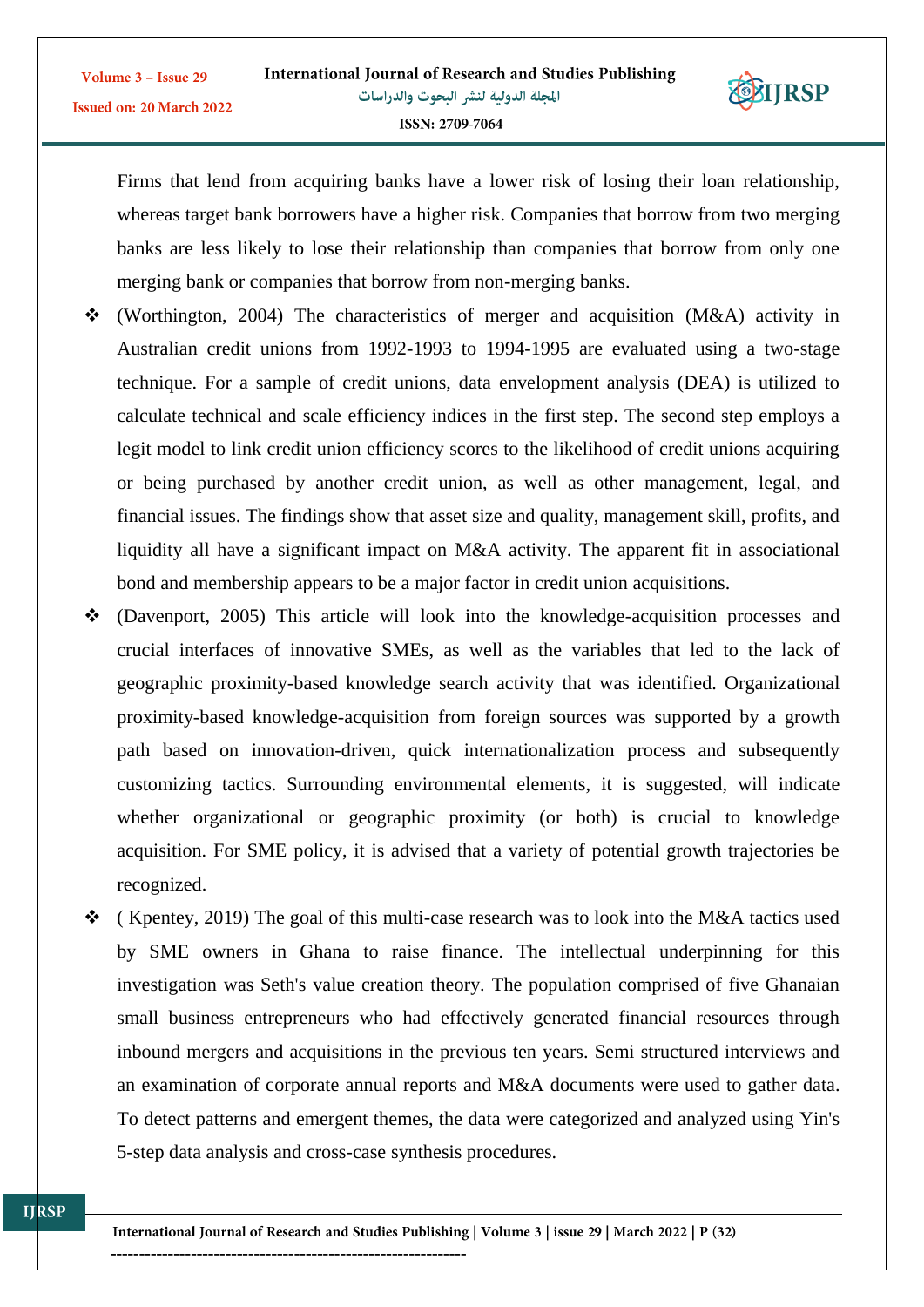

Value creation, control and autonomy, entrepreneurial quality, leadership, trustworthiness, and effective negotiation were the six themes that emerged from the analysis. To close M&A deals successfully, SME owners can combine entrepreneurial quality and skillful negotiating. The findings of this study may help SMEs gain access to finance for expansion and growth, resulting in good social change in emerging economies through job creation and increased young employment.

As a result, around 70% of M&As involving small and medium-sized firms (SMEs) in emerging nations underperform because of techniques used do not incorporate all of the crucial success aspects, leaving SMEs without the money they need to take advantage of strategic and market opportunities.

Following their observations, the researchers suggested the value creation theory to explain how business owners employ mergers and acquisitions to raise funds for expansion. Through the value creation theory, and provided an alternative analytical framework that addressed how intangible asset synergies provided considerable benefits to the M&A parties. Furthermore, posited that value creation in M&As stemmed from economies of scale and breadth, market dominance, and the coinsurance effect, which allowed the combined business to benefit from bigger streams of cash flows to lower the likelihood of bankruptcy. By combining different sources of value creation, such as asset sharing, 6 reverse internalization of valuable intangible assets, and financial diversification, synergistic crossborder purchases can be achieved.

The value creation theory provided the best foundation for the research. Firms pursue M&As to create value from the synergies that exist when two business entities unite, according to the value creation theory.

As a result, the value creation theory agreed with the goals of most studies and provided an acceptable conceptual framework for investigating and analyzing proactive M&A methods used by small business owners. We can result that the main factors behind the **motives** of merging and acquisitions for SMEs were derived from achieving operating and financial synergy, where [Financial synergy](https://www.investment-and-finance.net/investment-banking/f/financial-synergy.html) is a type of [synergies](https://www.investment-and-finance.net/investment-banking/s/synergies.html) that results from lowering the [cost of](https://www.investment-and-finance.net/investment-banking/c/cost-of-capital.html)  [capital](https://www.investment-and-finance.net/investment-banking/c/cost-of-capital.html) of by combining two or more companies.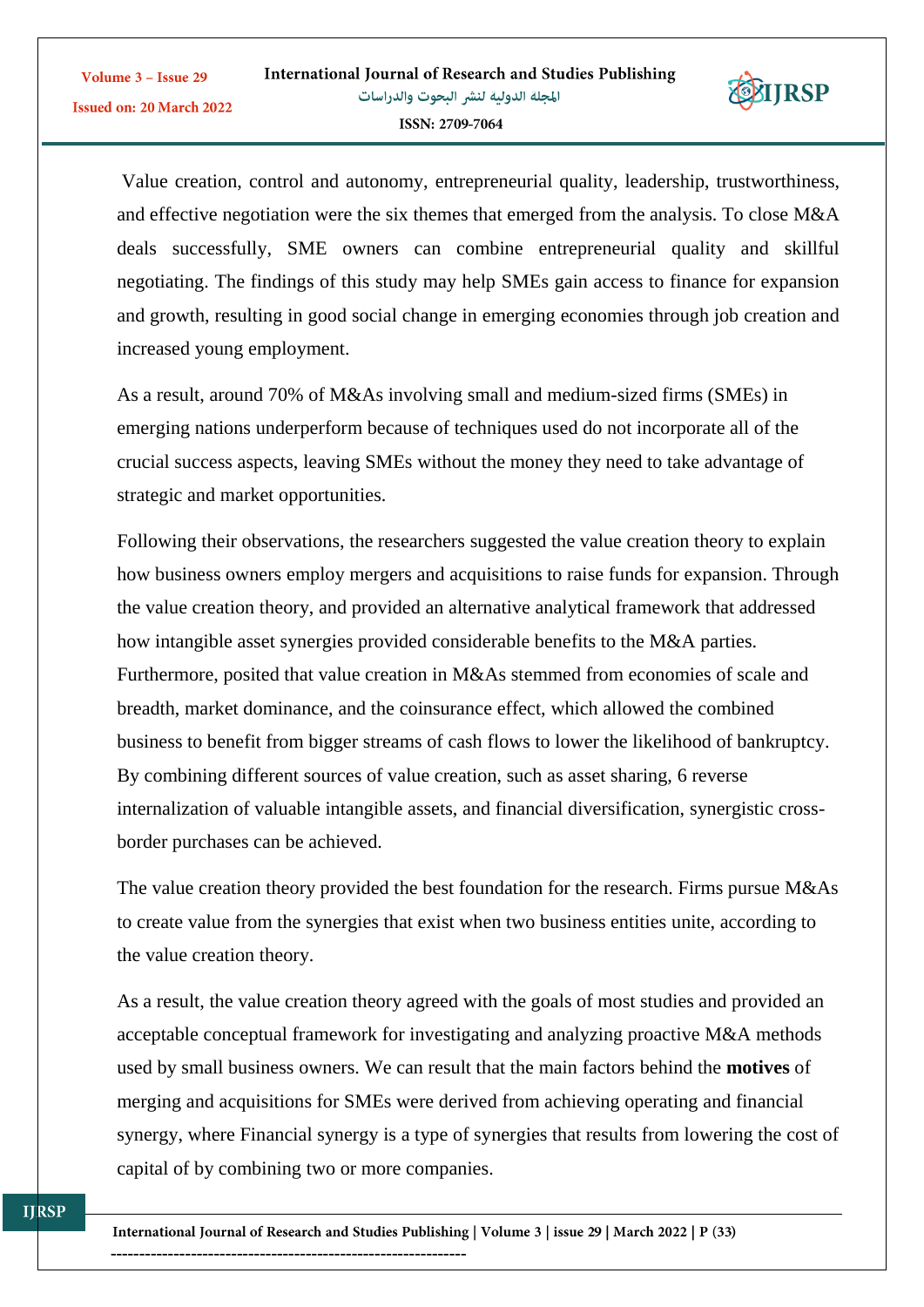

On the other hand, [operating synergy](https://www.investment-and-finance.net/investment-banking/o/operating-synergy.html) is the efficiency gains that are attained in [horizontal](https://www.investment-and-finance.net/investment-banking/h/horizontal-merger.html)  [mergers](https://www.investment-and-finance.net/investment-banking/h/horizontal-merger.html) or [vertical mergers.](https://www.investment-and-finance.net/investment-banking/v/vertical-merger.html) Moreover, increasing the firm's market share is from the main motives that affect merging and acquisitions for SMEs, where, the target of increasing the firm's market share is to increase the wealth of the shareholders. Never the less, managerial gains are from the main motives affecting the decision of merging and acquisitions for SMEs, where the conflict behind owner's drive and management's drive can play a role in the decisions of merging and acquisitions. This can be reflected when generally managers seek an increase in their salaries or bonuses, while company owner's seek more wealth.

While the main valuation techniques of merging and acquisitions for SMEs were derived mainly from the three methods of valuation which are: Balance sheet – based approach and Income - based approaches, and cash flows discounted - based approach. Where, Balance sheet – based approach depends on subtracting net assets from total liabilities, and Income – based approach depends on the depends on calculating the future values of the cash flows, and the cash flows discounted – based approach depends on the calculations of the present value of the asset in discounted cash flows valuations.

According to the pricing analysis of an asset for merging and acquisitions for SMEs, it is clear that all the negotiating ends up to a differentiation between price and value of an asset , whether it is a firm, a factory , or even a share.

## **3. Methodology**

Volume 3 - Issue 29

This study adopts the qualitative method to collect and analyze data to solve the research question.This study depends mainly on the qualitative method to collect the data and analyze it. Interviews were done with managers and vendors in the institutions from different sectors. This interview contains 29 questions about merger and acquisition of small and medium enterprises. Thus, for greater correctness and precision in the results, qualitative study has been introduced. The research is a theoretical, analytical, and intellectual use of data and information to analyze the topic under research. It comprises of additional functionality to collect, define, illustrate, criticize, and analyze the data collected. It requires a theoretical interpretation of the choice of a method or combination of methods to be used, as done in this research.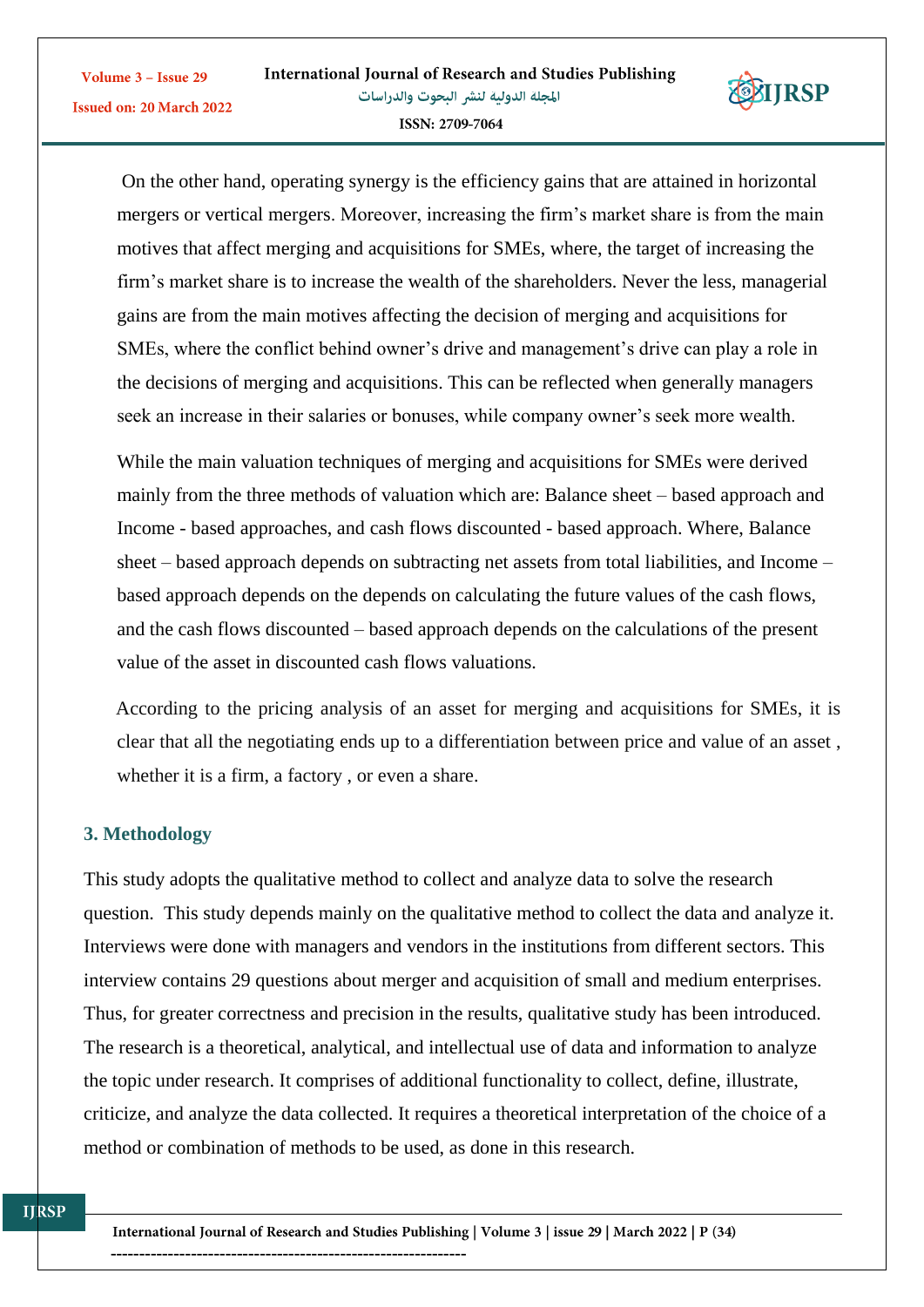

A total of one hundred people were evaluated and studied in our investigation. After making the interviews and asking the questions, the answers are collected, analyzed, and ended with the results and conclusions.

# **4. Empirical Study**

Our study to determine Motives, Valuation, and Pricing Analysis of SMEs in Lebanon is based on the qualitative method, which means we will examine our data through interviews. The target of my examination was to reach interviewees, but since not all the targeted business owners were cooperative, thus, the interviews were conducted with one hundred participants, with a total of 29 questions separated into particular and broad categories. The interviewees were split into two groups: firm owners and finance managers who are considered first-line managers.

#### **4.1. Coding**

Given that data analysis is the most difficult component of qualitative research, coding is an important step in organizing the textual material throughout analysis (Tehmina and Besit, 2010). According to Gibbs (2007), coding is the process of defining what the data you are studying is about. It's a method of locating a section in a text and tying data to a research hypothesis and then returning to the other data. The coding method used in qualitative research is shown in the table below. We examined the interviews using special codes to make the data more understandable.

In the Below table, we include the one hundred interviewees, Motives for buyers, motives for sellers, valuation methods and factors affecting it, factors that are influencing pricing and the influence of the current economic crisis on the acquisitions of SME in Lebanon. Then we add numbers that are like the codes for each row. We can see that we have codes such as  $0,1,2,3,4...$ These codes are associated with the interviewees as well as the keywords for each subtitle in the table, and they assess the information gleaned from the interviews.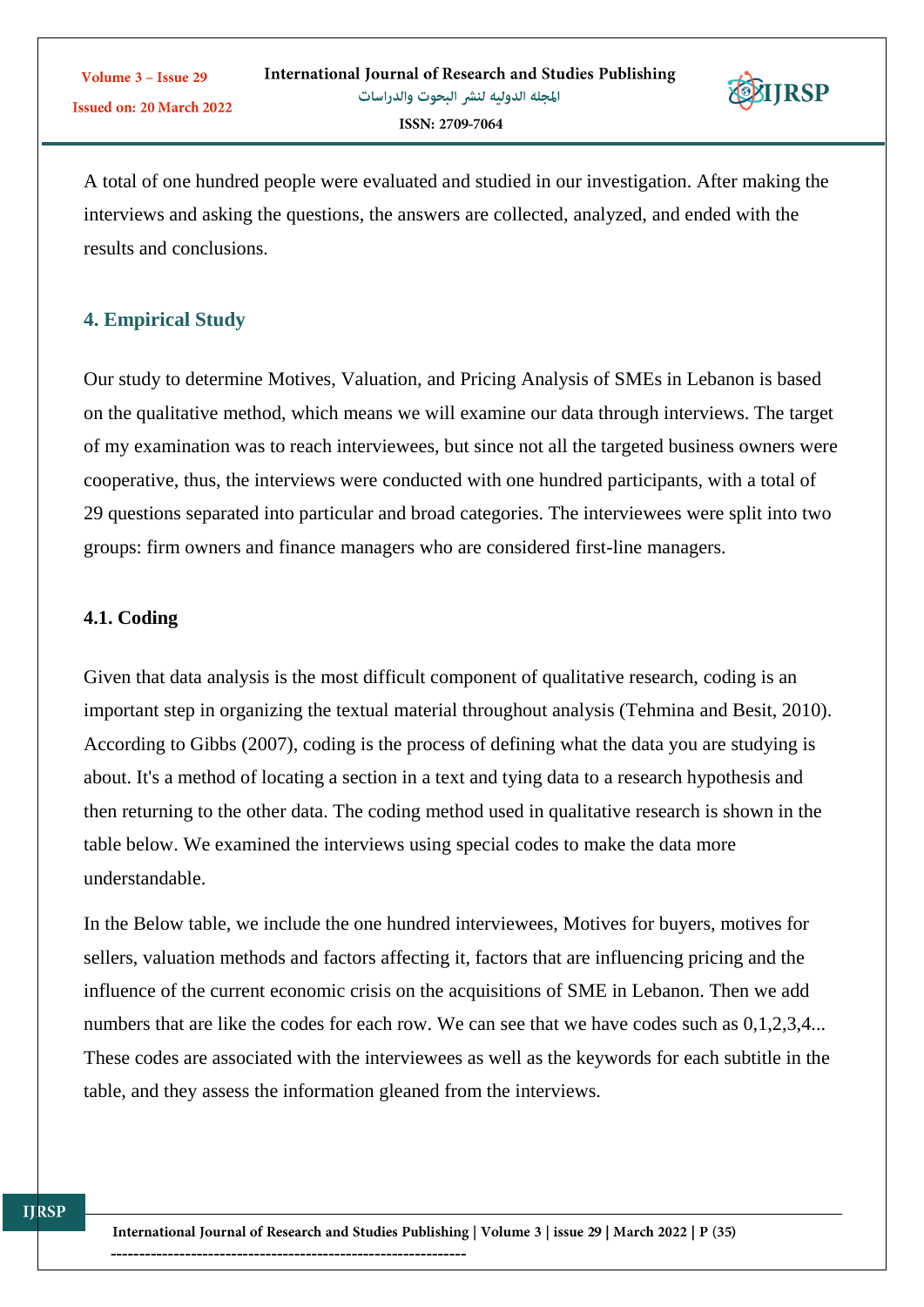

Issued on: 20 March 2022

**4.1.1 Coding for motivations:**

The following table shows that the first motives is negligible to all interviewees. So as frequencies we can find that the **most motive for buyers** is low price offered by seller. The motives for sellers, as frequencies showed with regard to the responses of the interviewees, is good bid from buyers. Whereas the least is the dissatisfaction within the company.

|                                    | Inty 1           | Intv 21        | Inty 41        | Inty 61        | Intv 81        | <b>Frequenc</b> |
|------------------------------------|------------------|----------------|----------------|----------------|----------------|-----------------|
| <b>Motives for buyer</b>           | <b>To 20</b>     | to $40$        | to 60          | to 80          | to 100         | y               |
| Can create operating or financial  |                  |                |                |                |                |                 |
| synergy                            | $\boldsymbol{0}$ | $\theta$       | $\theta$       | $\overline{0}$ | $\theta$       | $\overline{0}$  |
| Will enlarge the market power of   |                  |                |                |                |                |                 |
| your organization                  | $\overline{0}$   | $\overline{2}$ | $\theta$       | $\overline{0}$ | $\theta$       | 40              |
| The company is very profitable     | $\mathbf{1}$     | $\Omega$       | $\theta$       | $\overline{2}$ | $\mathbf{1}$   | 80              |
| Low price offered by seller        | 3                | $\theta$       | $\overline{2}$ | $\overline{0}$ | $\mathbf{1}$   | 120             |
| Management agency                  | $\theta$         | $\Omega$       | $\theta$       | $\theta$       | $\theta$       | $\theta$        |
| <b>Motives For Seller</b>          |                  |                |                |                |                | $\overline{0}$  |
| Personal circumstances (illness-   |                  |                |                |                |                |                 |
| retirement-travelling-financial    |                  |                |                |                |                |                 |
| $need$ )                           | 1                | $\theta$       | $\overline{0}$ | $\overline{0}$ | $\mathbf{1}$   | 40              |
| Good bid from buyer                | $\Omega$         | $\overline{2}$ | $\theta$       | $\mathbf{1}$   | $\mathbf{1}$   | 80              |
| Dissatisfaction within the company | $\overline{0}$   | $\theta$       | $\overline{1}$ | $\overline{0}$ | $\overline{0}$ | 20              |
| Company is losing                  | $\mathbf{1}$     | $\theta$       | $\overline{2}$ | $\theta$       | $\theta$       | 60              |

|  |  |  | Table (1): Coding motivations |
|--|--|--|-------------------------------|
|--|--|--|-------------------------------|

## **Motives for buyer:**

As shown in the table, the frequency of keywords referring to creating operating and financial synergy and also management agency is zero, which is very surprising since these 2 motives is very relevant in the literature review and in related studies outside Lebanon. Maybe the absence of management agency is due to the structure of the Lebanese companies and that the acquisitions are done by the owners of the Lebanese SMEs.

International Journal of Research and Studies Publishing | Volume 3 | issue 29 | March 2022 | P (36) --------------------------------------------------------------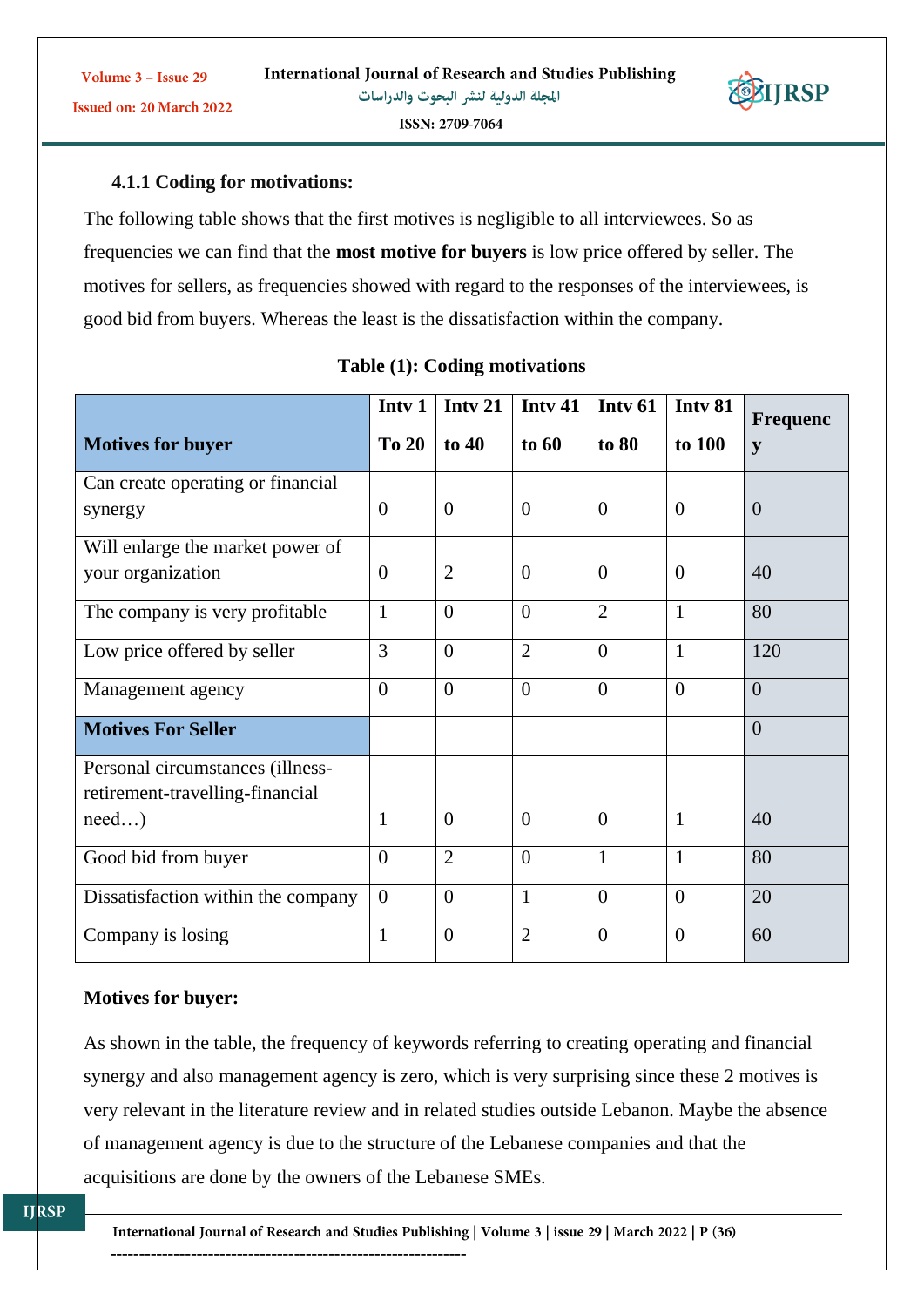As results show, the most important motives for buyers are low price offered by sellers, then the profitability of the company, and lastly the enlarging of market power of the organization.

**RIIRSP** 

# **Motives for Seller:**

The most important motive for sellers is a good bid from the buyer. The second important factor is that the company is losing and that there is a dissatisfaction from the owners. The personal circumstances (illness-retirement-travelling-financial need…) is also a considerable reason for buying.

## **4.1.2. Coding for Valuation:**

In valuation part, in interviewee 1 to 20, the Balance sheet-based methods (book value, Goodwill based methods, Liquidation value) mentioned it twice, while the others are negligible. In interviewee 21 to 100 mentioned it once in each interview. Income statement-based methods (Using multiples-comparable, Earnings capitalization) stated once for the interview 41 to 60, 61 to 80 and 81 to 100.

| <b>Valuation</b>                                                                               | Intv <sub>1</sub><br>to $20$ | Inty 21<br>to $40$ | Inty $41$<br>To 60 | Inty $61$<br>to $80$ | Inty 81<br>to $100$ | <b>Frequency</b> |
|------------------------------------------------------------------------------------------------|------------------------------|--------------------|--------------------|----------------------|---------------------|------------------|
| Balance sheet-based methods<br>(book value, Goodwill<br>based methods, Liquidation<br>value)   | $\overline{2}$               | $\mathbf 1$        | 1                  | $\overline{0}$       | 1                   | 100              |
| Income statement-based<br>methods (Using multiples-<br>comparable, Earnings<br>capitalization) | $\overline{0}$               | $\theta$           | $\mathbf{1}$       | $\mathbf{1}$         | 1                   | 60               |
| Cash flow discounting-based<br>methods (Discounted Cash<br>Flow method)                        | $\overline{0}$               | $\overline{0}$     | $\overline{0}$     | $\overline{0}$       | $\Omega$            | $\overline{0}$   |
| <b>Factors affecting Valuation</b>                                                             |                              |                    |                    |                      |                     | $\theta$         |
| Degree of risk                                                                                 | $\overline{0}$               | $\overline{0}$     | $\mathbf{1}$       | $\mathbf{1}$         | 1                   | 60               |

**Table (2): Coding for valuation**

International Journal of Research and Studies Publishing | Volume 3 | issue 29 | March 2022 | P (37)

--------------------------------------------------------------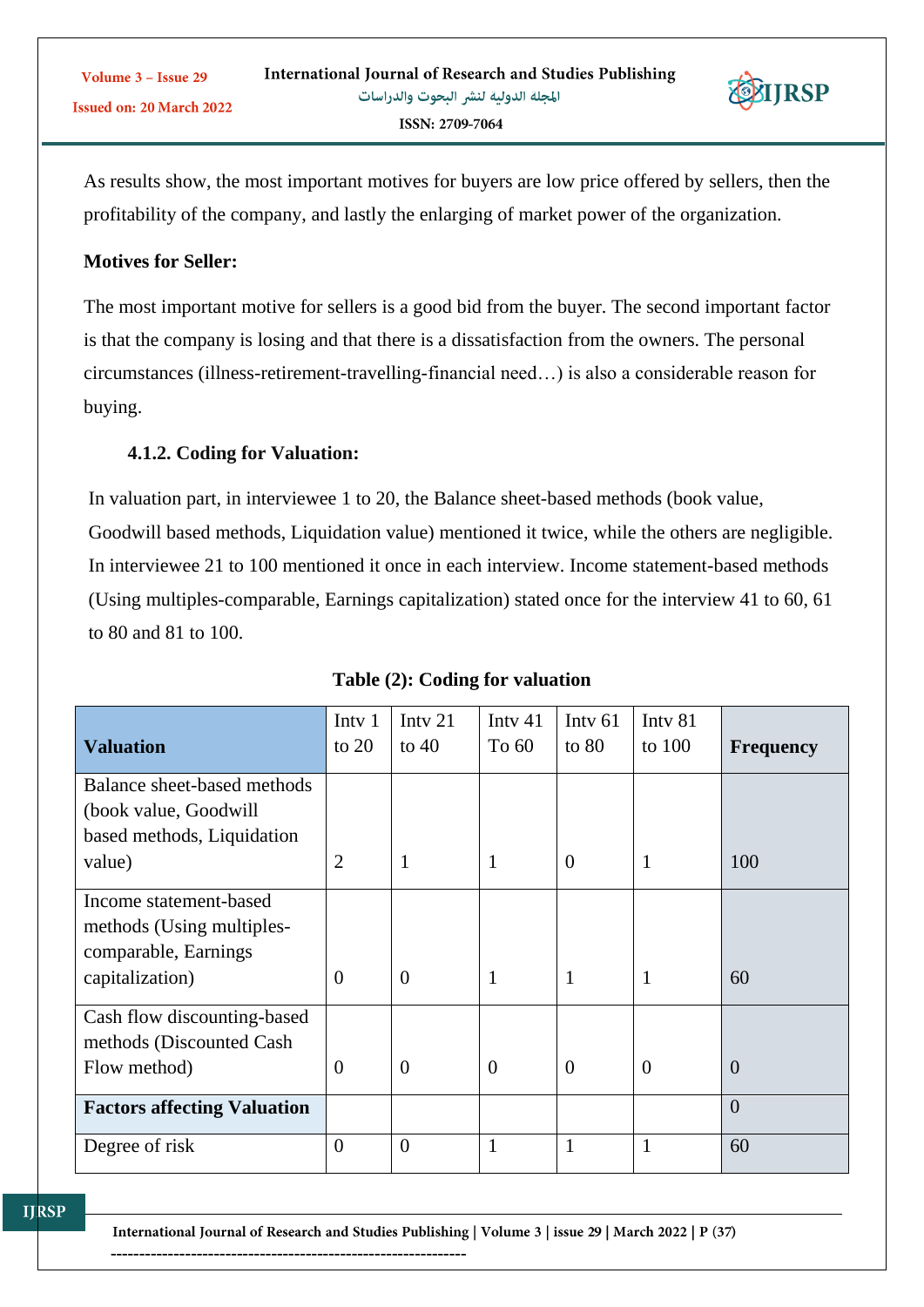**International Journal of Research and Studies Publishing** 



Volume 3 - Issue 29

المجلة الدولية لنشر البحوث والدراسات

Issued on: 20 March 2022

ISSN: 2709-7064

| History of the business       |                | $\theta$       |                |                |                | 80             |
|-------------------------------|----------------|----------------|----------------|----------------|----------------|----------------|
| Reputation of company         |                | $\overline{0}$ |                |                |                | 80             |
| Economic and political trends | $\overline{0}$ |                |                |                | $\overline{0}$ | 60             |
| Competition in industry       | $\theta$       |                | $\overline{0}$ | $\theta$       | $\theta$       | 20             |
| Secured brands and patents    | $\overline{0}$ | $\overline{0}$ | $\overline{0}$ | $\overline{0}$ | $\theta$       | $\overline{0}$ |
| Marketing factors             | 0              | $\Omega$       | $\theta$       | $\Omega$       | $\theta$       | $\theta$       |
| Sales trend and projection    | 1              | $\theta$       |                |                | $\Omega$       | 60             |
| Market share of the company   |                |                | $\overline{0}$ | $\Omega$       |                | 60             |

Also, income-based methods are used but less than balance sheet-based methods. Cashflow methods appears to be not used at all in evaluation process. Concerning factors influencing valuations, it seems that company health (financially, reputation, history) have a significant influence on valuation of acquisitions. Also, the risk, political and economic trends in Lebanon plays a rule in the valuation of Lebanese SME.

## **4.1.3. Coding for Pricing:**

The **multiple bids and buyers** is mentioned once in each of interview 41 to 60, and twice in each of interview 81 to 100. **The motives of acquisition**, mentioned once in each of interview 1 to 20 and in interview 81 to 10; twice in each of interview 21 to 40. **The bargaining strength**, it is mentioned once for all interviewee once except interviewee 61 to 80. The method of payment is mentioned twice for each interview 61 to 80, and once for interviewee 1 to 20; 41 to 60.

**Table (3): Coding for pricing**

| Difference between       | Inty 1         | Inty 21        | Inty 41        | Inty 61  | Inty 81               |                  |
|--------------------------|----------------|----------------|----------------|----------|-----------------------|------------------|
| evaluation and pricing   | to $20$        | to $40$        | to $60$        | to $80$  | to $100$              | <b>Frequency</b> |
| Multiple bids and buyers | 0              | 0              |                | $\Omega$ | $\mathcal{D}_{\cdot}$ | 60               |
| Motives of acquisition   |                | 2              | $\overline{0}$ | $\theta$ |                       | 80               |
| Acquisition related      |                |                |                |          |                       |                  |
| benefits                 | $\overline{0}$ | $\overline{0}$ | $\overline{0}$ | $\Omega$ | 0                     | 0                |
| Bargaining strength      |                |                |                |          |                       | 80               |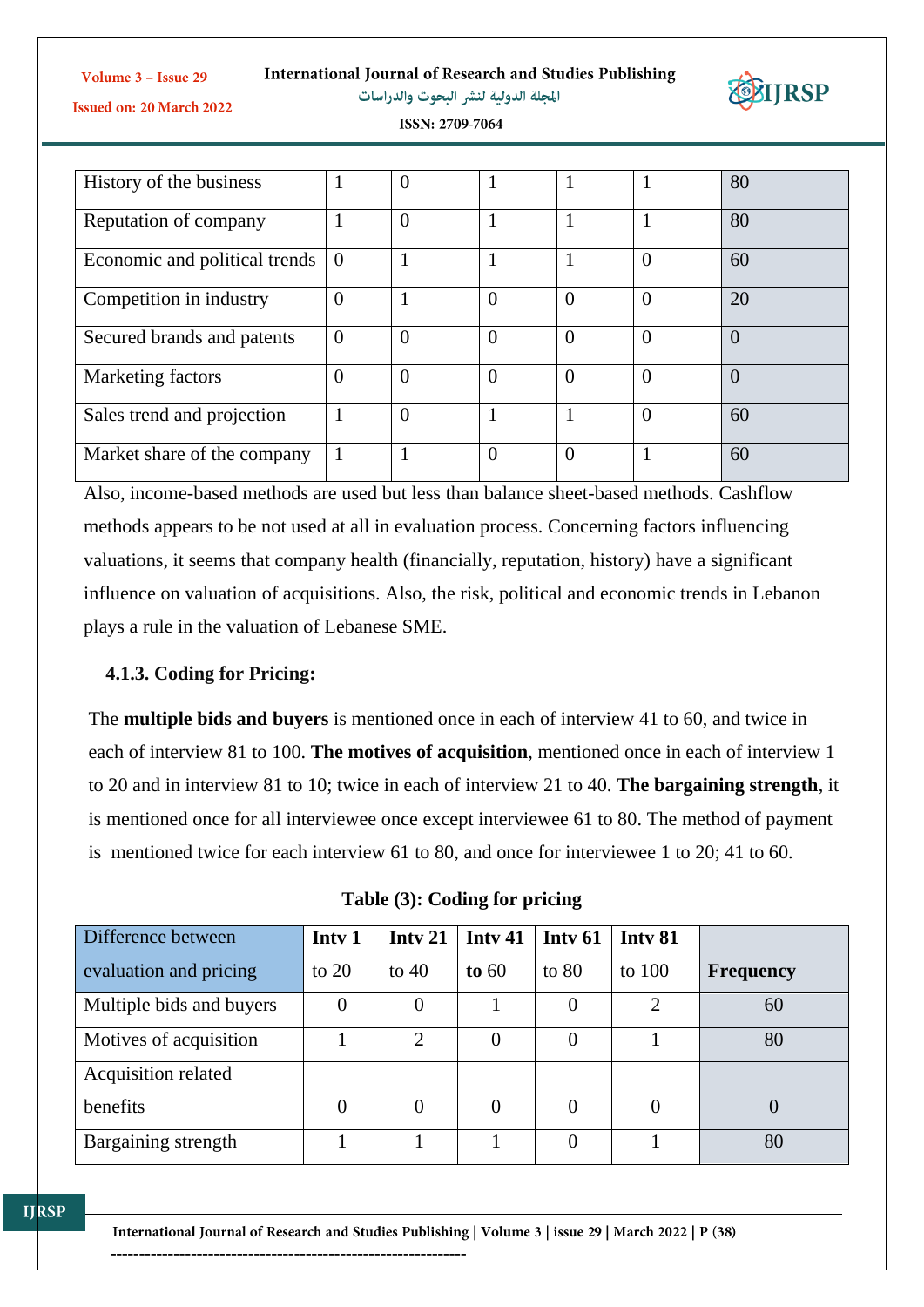| International Journal of Research and Studies Publishing |  |
|----------------------------------------------------------|--|
|----------------------------------------------------------|--|

Volume 3 - Issue 29 Issued on: 20 March 2022

المجلة الدولية لنشر البحوث والدراسات



ISSN: 2709-7064

| Method of payment      |  |  |  |
|------------------------|--|--|--|
| Presence of investment |  |  |  |
| advisors/partners      |  |  |  |

The table shows that the factors that make the difference between valuation and pricing are motives for acquisitions as the most affecting, which is compatible with the literature review. Bargaining Strength, method of payment, and multiple bids are also highly influencing factors that make the gap between valuation and pricing.

# **4.1.4. Coding for Effect of economic Crisis:**

The **decreased prices** is mentioned once for each interviewee 1 to 60, **Decreased acquisitions and expansion** due to liquidity shortage the interviewee 81 to 100 mentioned it twice while the interviewee 61 to 80 mentioned it once.

|                                       | Inty 1 | Inty 21        | Inty 41        | Inty 61 | Inty 81 |                  |
|---------------------------------------|--------|----------------|----------------|---------|---------|------------------|
| <b>Effect of crisis on evaluation</b> | to 20  | to $40$        | to 60          | to 80   | to 100  | <b>Frequency</b> |
| Decreased prices                      |        |                |                | 0       |         |                  |
| Decreased acquisitions and            |        |                |                |         |         |                  |
| expansion due to liquidity            |        | $\overline{0}$ | $\overline{0}$ |         | 2       | 3                |
| shortage                              |        |                |                |         |         |                  |

**Table (4): Coding for crisis effect**

The interviews showed that the impact of the economic crisis was adverse impact on the expansions and acquisitions where it decreased it due to the lack of liquidity in the companies. Also, acquisition prices have decreased by around 20% due the current crisis.

# **5. Conclusion**

The reasearch's findings show SME owners how to implement effective M&A strategies that need the integration of multiple factors to secure a successful transaction. It's about collective of factors that consist of many motives for acquisition and valuation in addition to the pricing. Business owners are studying well the decision of acquisition depending on many characteristics, whether they are buyers or sellers. SME entrepreneurs in a variety of industries have successfully raised financing using the M&A tactics discussed in this paper.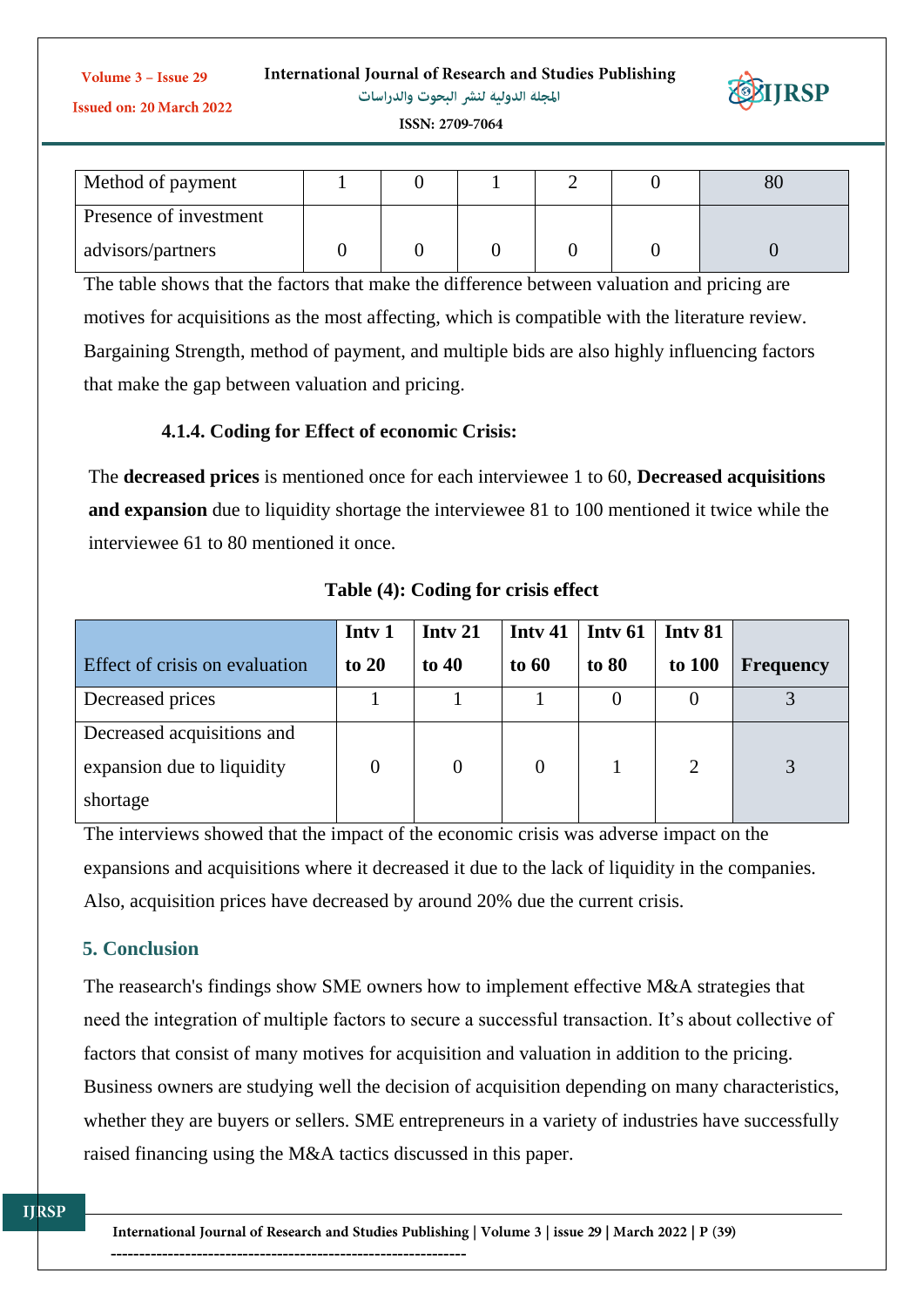

These ideas could help other SME owners in emerging markets who are looking for funding to expand. After going through a certain motive or various motives, valuation of the methods is a must in SME acquisition. So the business owner should look for these methods and even the combination among them. Balance sheet-based methods (book value, Goodwill based methods, Liquidation value), Income statement-based methods (Using multiples-comparable, Earnings capitalization), Cash flow discounting-based methods (Discounted Cash Flow method) are the three methods of valuation mentioned in the literature. This study shows that the only balance sheet based methods and income statement based methods, whereas, cash flow method is not used in Lebanon.

Furthermore, the factors that affect the valuation are the Degree of risk, History of the business Reputation of company, Economic and political trends, Competition in industry, sales trend and projection and Market share of the company. This is compatible with the results of related studies.

After evaluation, negotiating starts to set the price. Price is different from value (as mentioned in literature) due to several factors. The factors affecting pricing, triggering the gap between valuation and pricing, are Multiple bids and buyers, Motives of acquisition, Bargaining strength, Method of payment. These results are very identical to what is mentioned in literature.

Finally, the results showed that the impact of the economic crisis was adverse impact on the expansions and acquisitions where it decreased it due to the lack of liquidity in the companies.Also, acquisition prices have decreased by around 20% due the current crisis.

Interviewees has many reasons based on their experience and the different situations in order to take this action as well as many aims. We can say that most of them has consensus of some acquisition motives, evaluation and pricing aspects that make this study to have findings based on what they mentioned during the interviews, and these various characteristics that we have already discussed with them. Business owners are studying the decision very well according to these factors that suit their company's objectives.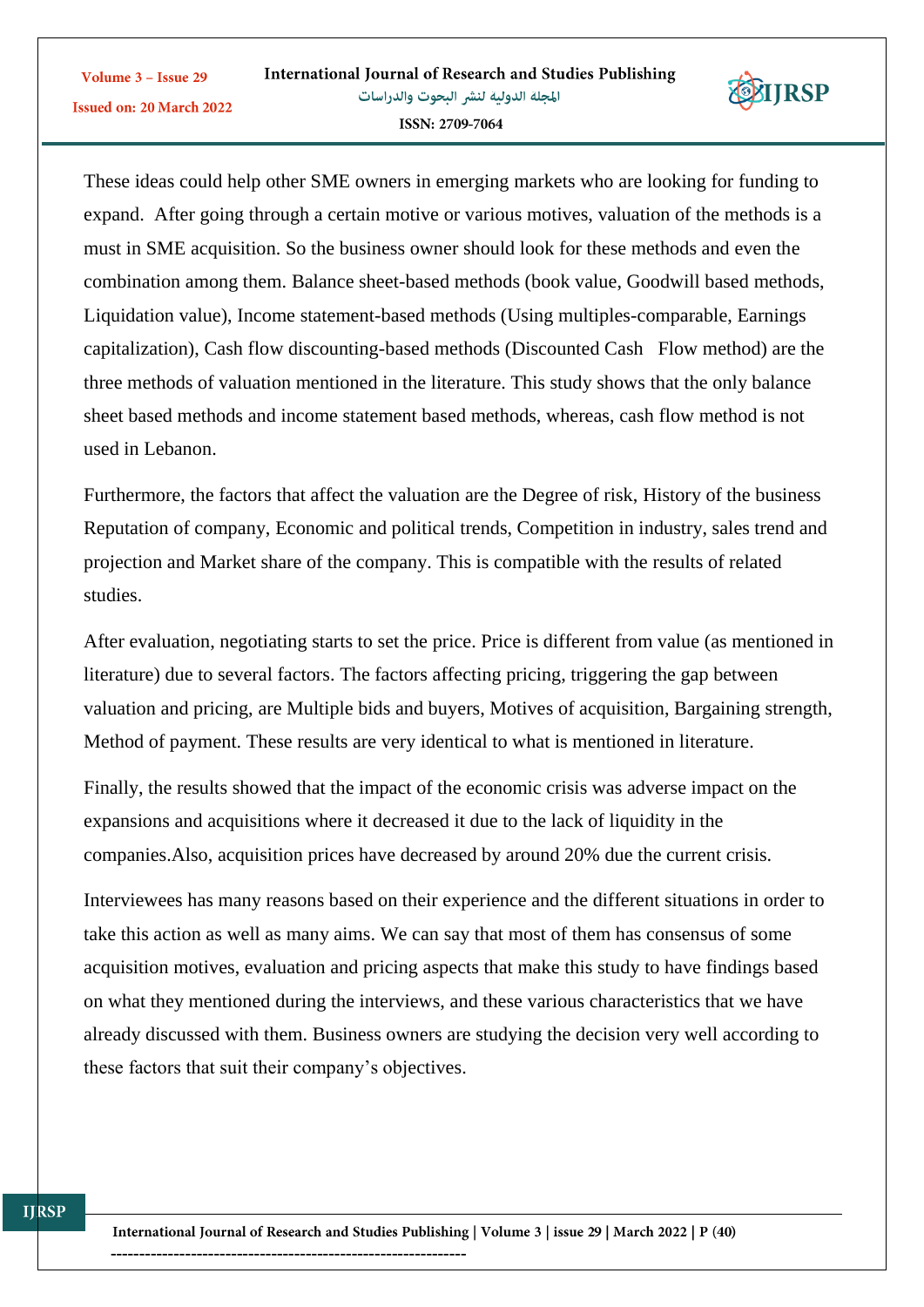

Issued on: 20 March 2022

#### **Journals:**

- European Commission. (2003). Commission Recommendation of 6 May 2003 concerning the definition of micro, small and medium-sized Enterprises. *Official Journal of the European Union.*
- Farran, I., & Fawaz, M. (2018). Role of SMEs in Lebanese Economy. *Journal of Economics and Management Sciences*.
- Ghosh, A. (2004). Increasing Market Share as a Rational for Corporate Acquisitions. *Journal of Business Finance and Accounting, 31 (1&2)*, 209-247.
- Ghosh,, A. (2004). Increasing Market Share as a Rationale for Corporate Acquisitions. *Journal of Finaance & Accounting*, 209-247.
- Lie, E. (2002). Multiples used to estimate corporate value. *Financial Analysts Journal*.
- Mukherjee, T., & Kiymaz, H. (2004). Merger motives and target valuation: A survey of evidence from CFOs. *Journal of Applied Finance*, 7-24.
- Nunnally. (2006). Valuation of the small, closely held company. *Journal of Financial, Education, forthcoming*.
- Seth, A., Song, A., & Pettit, R. (2000). Synergy Managerialism or Hubris? An Empirical Examination of Motives for Foreign Acquisitions of U.S. Firms. *Journal of International Business Studies, 31(3)*, 387-405.
- Trautwein, F. (1990). Mergers Motives and Mergers Prescriptions. *StrategicManagementJournal*, 283-295.
- Worthington, A. C. (2004). Determinants of merger and acquisition activity in Australian cooperative deposit-taking institutions. Journal of Business Research, 47-57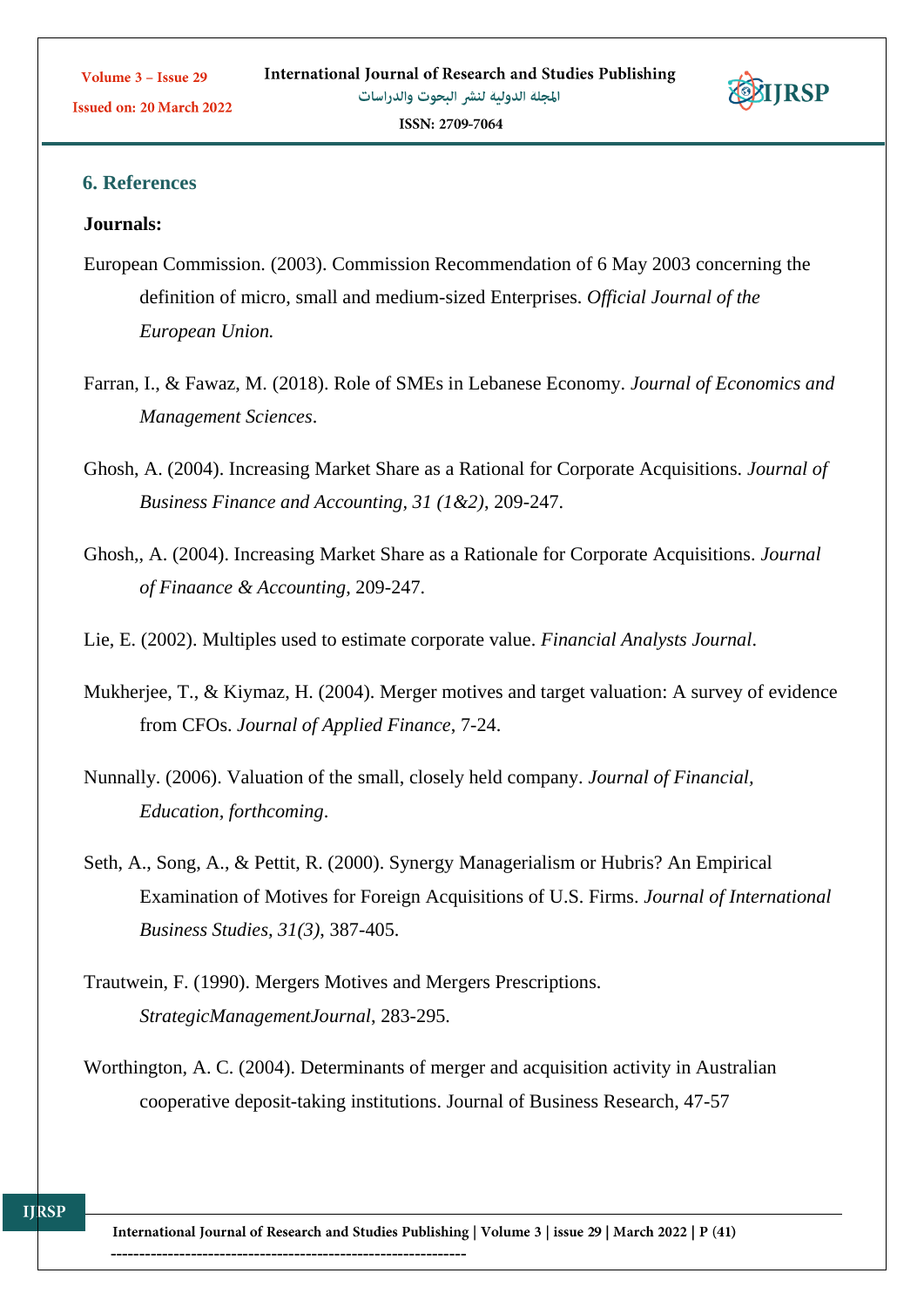

Davenport, S. (2005, June). Exploring the role of proximity in SME knowledge-acquisition. *Research Policy*, pp. 683-701.

De Vaus. (2001). *Research Design in Social Research.* London.

Degryse, H., Masschelein, N., & Mitchell, J. (2010). *SMES and Bank Lending Relationships: The Impact of Mergers.* Belgium: National Bank of Belgium Working Paper No. 46.

Goddard, W., & Melville, S. (2004). *Research Methodology.* Juta and Company Ltd.

- Klunder, S. (2016). THE DIFFERENCE BETWEEN VALUE AND PRICE OF FIRMS IN THE DUTCH SME SECTOR. *University of Twenty*, 1.
- Meng, X. (2013). Scalable Simple Random Sampling and Stratified Sampling. *Proceedings of Machine Learning Research*, 531-539.
- Motis. (2007). *Mergers and acquisitions motives Toulouse School of Economics EHESS (GREMAQ) and University of Crete.* Toulouse: Toulouse School of Economics EHESS (GREMAQ) and University of Crete.
- MOTIS, J. (2007). *Mergers and Acquisitions Motives.* Toulouse: Toulouse School of Economics - EHESS (GREMAQ) and University of Crete.
- MOTIS, J. (2007). *Mergers and Acquisitions Motives.* Toulouse: Toulouse School of Economics - EHESS (GREMAQ) and University of Crete.
- Research Design. (2016). In I. Akhtar, *Research in Social Science: Interdisciplinary Perspectives* (p. 68).
- Woerd. (2011). *Motives, valuation and pricing: a small sample analysis of small-and medium enterprises in the Netherlands .* Twente: University of Twente.